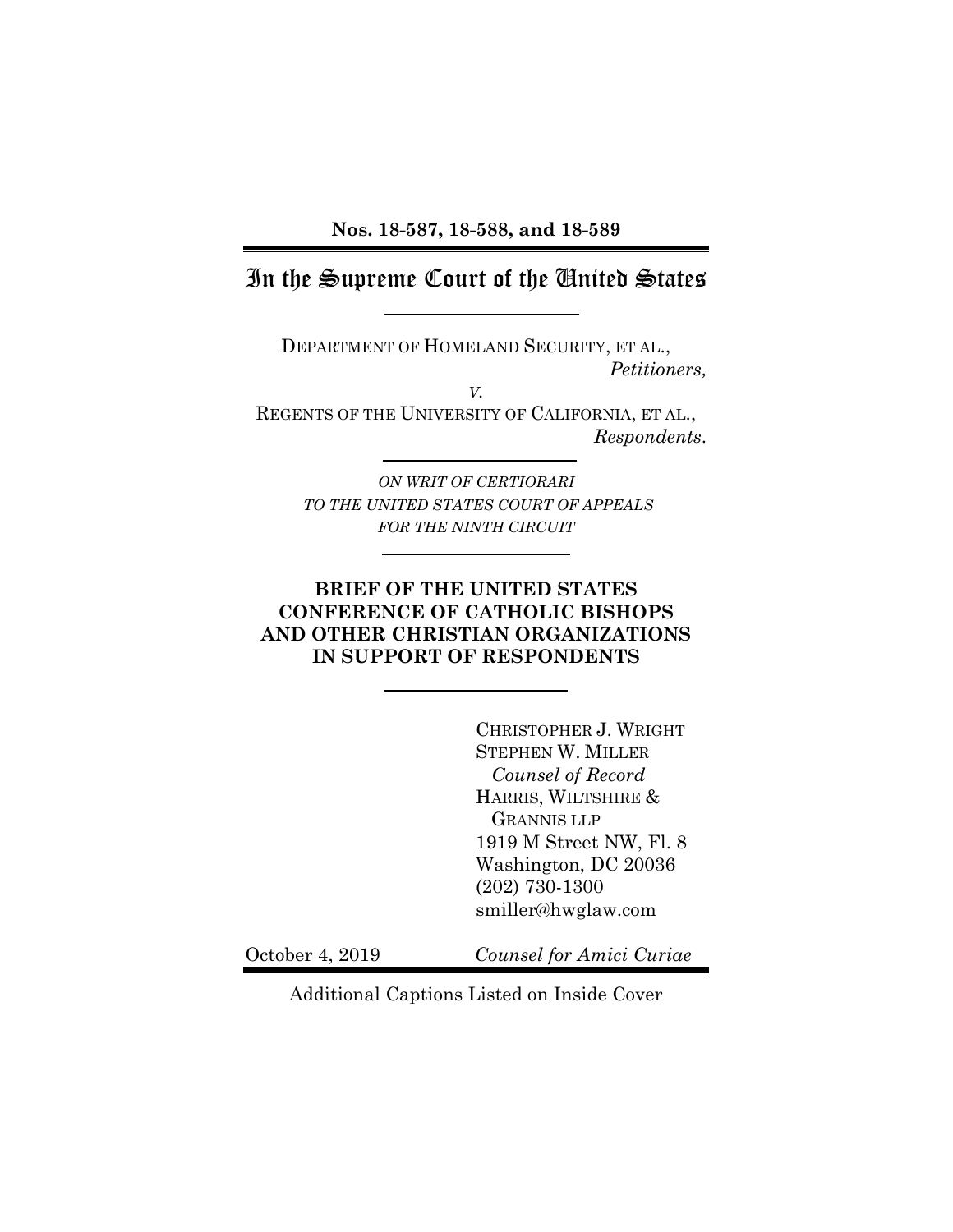DONALD J. TRUMP, PRESIDENT OF THE UNITED STATES, ET AL.,

*Petitioners*,

*V.* NATIONAL ASSOCIATION FOR THE ADVANCEMENT OF COLORED PEOPLE, ET AL.,

*Respondents*.

*ON WRIT OF CERTIORARI BEFORE JUDGMENT TO THE UNITED STATES COURT OF APPEALS FOR THE DISTRICT OF COLUMBIA CIRCUIT*

KEVIN K. MCALEENAN, ACTING SECRETARY OF HOMELAND SECURITY, ET AL.,

*Petitioners*,

*V.* MARTIN JONATHAN BATALLA VIDAL, ET AL., *Respondents*.

*ON WRIT OF CERTIORARI BEFORE JUDGMENT TO THE UNITED STATES COURT OF APPEALS FOR THE SECOND CIRCUIT*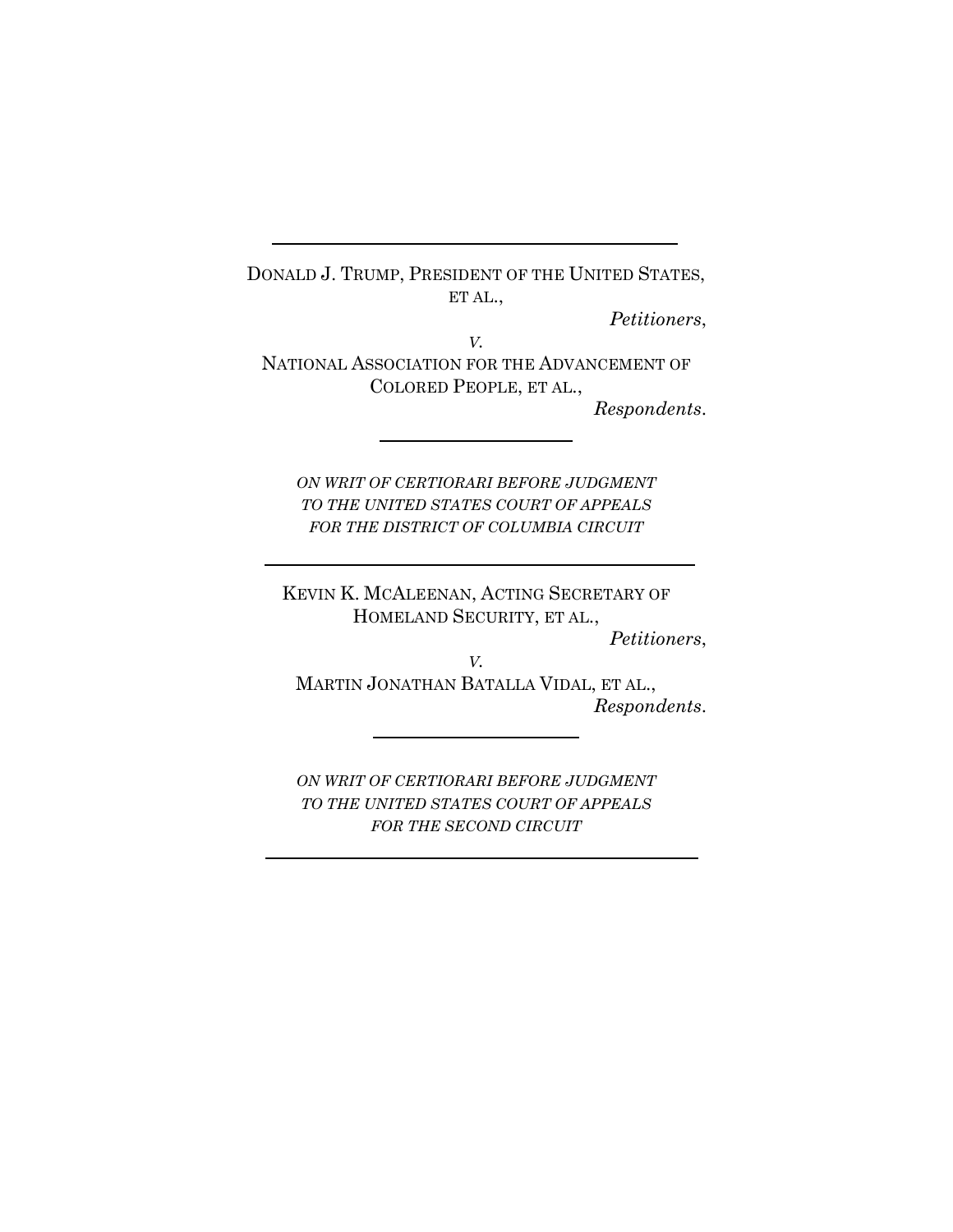# **TABLE OF CONTENTS**

| The Decision to Rescind DACA is Arbitrary<br>$\mathbf{L}$<br>and Capricious Because DHS Failed to<br>Consider the Severe Individual and Social                                            |
|-------------------------------------------------------------------------------------------------------------------------------------------------------------------------------------------|
| II. Disturbing the Preliminary Injunction Before<br>the Completion of Litigation Would Inequitably<br>Cause Irreparable Harm to DACA Recipients<br>and Their Families and Harm the Public |
|                                                                                                                                                                                           |
|                                                                                                                                                                                           |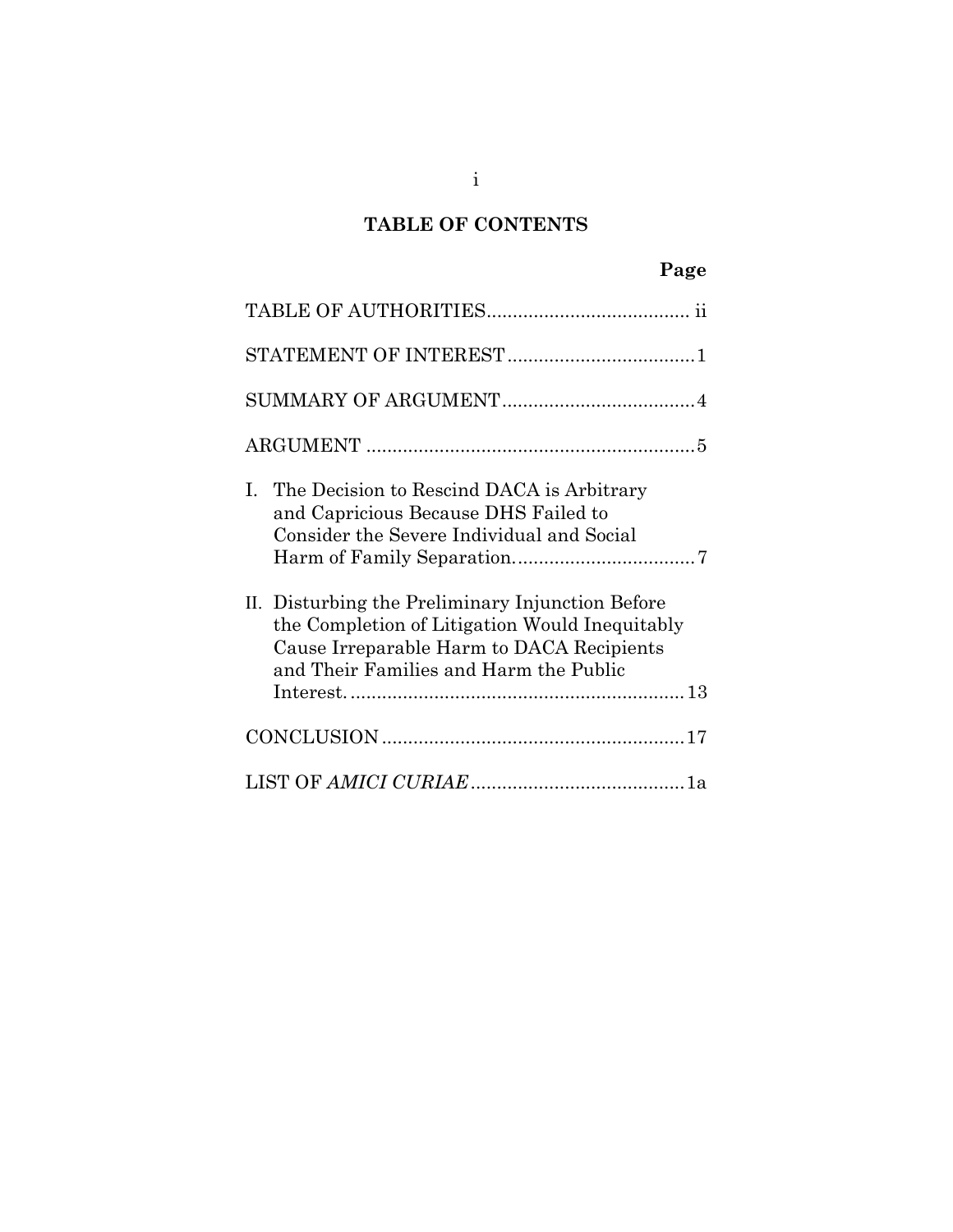# **TABLE OF AUTHORITIES**

| Cases                                                                                        | Page(s) |
|----------------------------------------------------------------------------------------------|---------|
| Amoco Production Co. v. Village of Gambell,                                                  |         |
| Ashcroft v. American Civil Liberties Union,                                                  |         |
| Department of Homeland Security v. Regents<br>of the University of California,               |         |
| Encino Motorcars, LLC v. Navarro,                                                            |         |
| FCC v. Fox Television Stations, Inc.,                                                        |         |
| National Cable & Telecommunications Ass'n v.<br><b>Brand X Internet Services,</b>            |         |
| Railroad Commission of Texas v. Pullman Co.,                                                 |         |
| Regents of the University of California v. United<br>States Department of Homeland Security, |         |
| Securities and Exchange Commission v. Chenery                                                |         |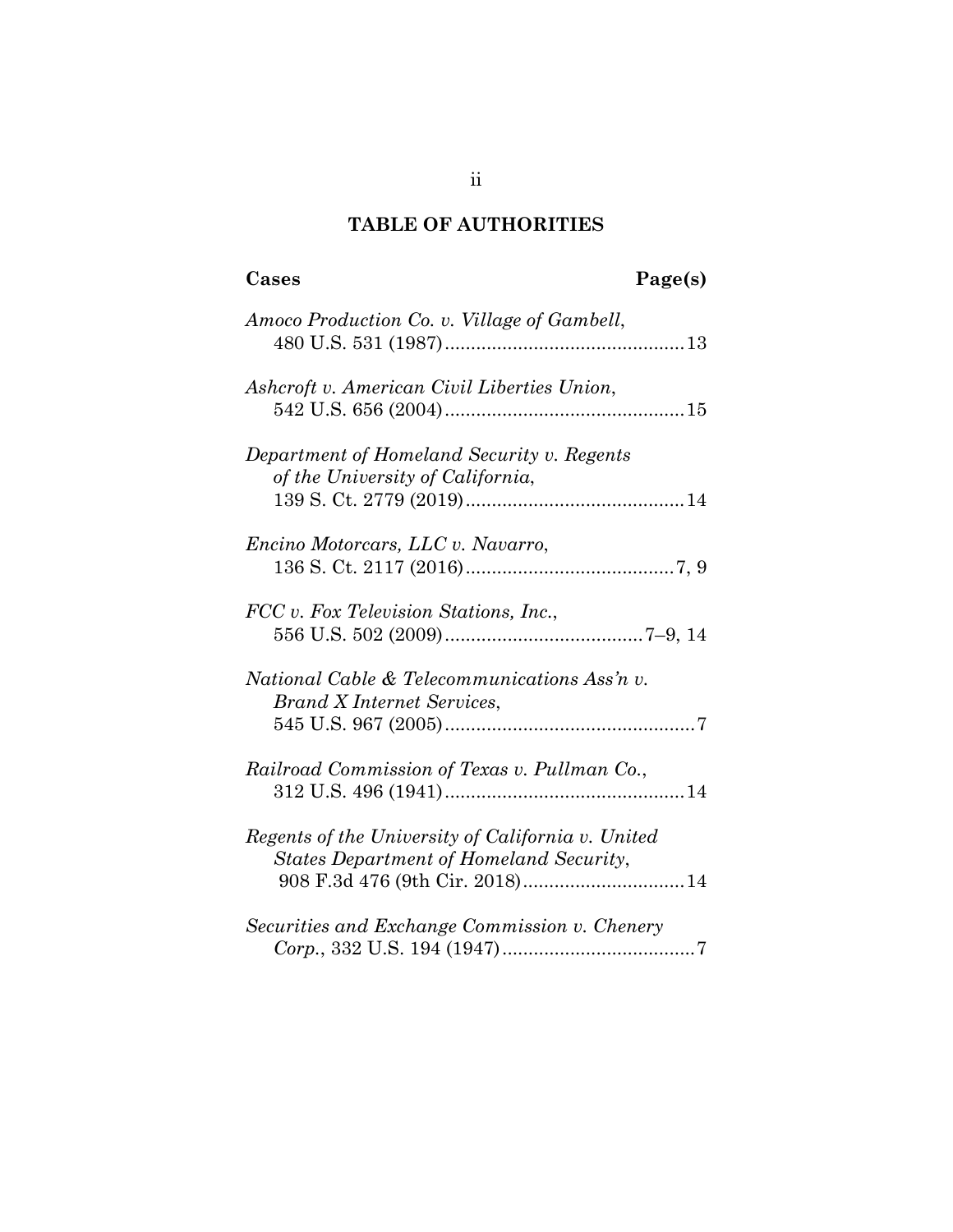| Stanley v. Illinois,                               |
|----------------------------------------------------|
| Upper Skagit Indian Tribe v. Lundgren,             |
| Weinberger v. Romero–Barcelo,                      |
| Winter v. Natural Resources Defense Council, Inc., |
| <b>Statutes and Legislative Material</b>           |
|                                                    |
|                                                    |
|                                                    |
| H.R. Rep. No. 101-723(I) (1990), reprinted in      |
| S. Rep. No. 89-748 (1965), reprinted in            |

## iii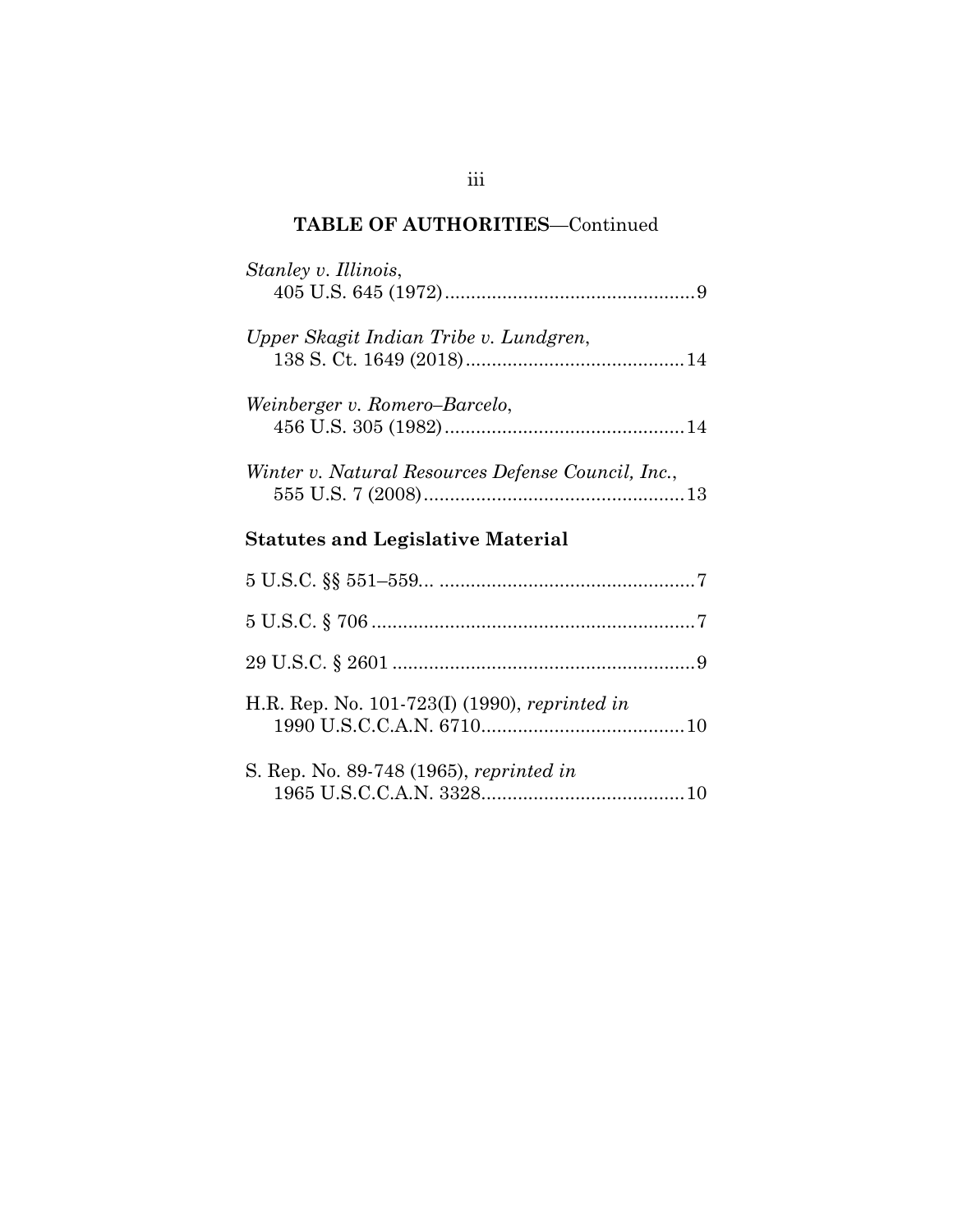## **Other Authorities**

| Ashley Feasley et al., Serving Separated and                                                                                                                                                                                                   |
|------------------------------------------------------------------------------------------------------------------------------------------------------------------------------------------------------------------------------------------------|
| Reunited Families: Lessons Learned and                                                                                                                                                                                                         |
| the Way Forward to Promote Family Unity,                                                                                                                                                                                                       |
| United states Conference of Catholic                                                                                                                                                                                                           |
| Bishops/Migration and Refugee Services                                                                                                                                                                                                         |
| and Lutheran Immigration and Refugee                                                                                                                                                                                                           |
| Service (Oct. 2018), https://justicefor                                                                                                                                                                                                        |
| immigrants.org/wp-content/uploads/                                                                                                                                                                                                             |
| 2018/10/Serving-Separated-and-Reunited                                                                                                                                                                                                         |
| -Families_Final-Report-10.16.18-updated                                                                                                                                                                                                        |
| -2.pdf uploads/2018/10/Serving-Separated                                                                                                                                                                                                       |
| -and-Reunited-Families_Final-Report-                                                                                                                                                                                                           |
|                                                                                                                                                                                                                                                |
| Carol Zimmermann, Catholic College Presidents<br>Pledge Support for Students with DACA Status,<br>Nat'l Catholic Reporter (Dec. 1, 2016), https://<br>www.ncronline.org/news/politics/catholic<br>-college-presidents-pledge-support-students- |
| Catholic Social Teaching on Immigration and                                                                                                                                                                                                    |
| the Movement of Peoples, UNITED STATES                                                                                                                                                                                                         |
| CONFERENCE OF CATHOLIC BISHOPS, http://                                                                                                                                                                                                        |
| www.usccb.org/issues-and-action/human-life                                                                                                                                                                                                     |
| -and-dignity/immigration/catholic-teaching                                                                                                                                                                                                     |
| -on-immigration-and-the-movement-of-                                                                                                                                                                                                           |
|                                                                                                                                                                                                                                                |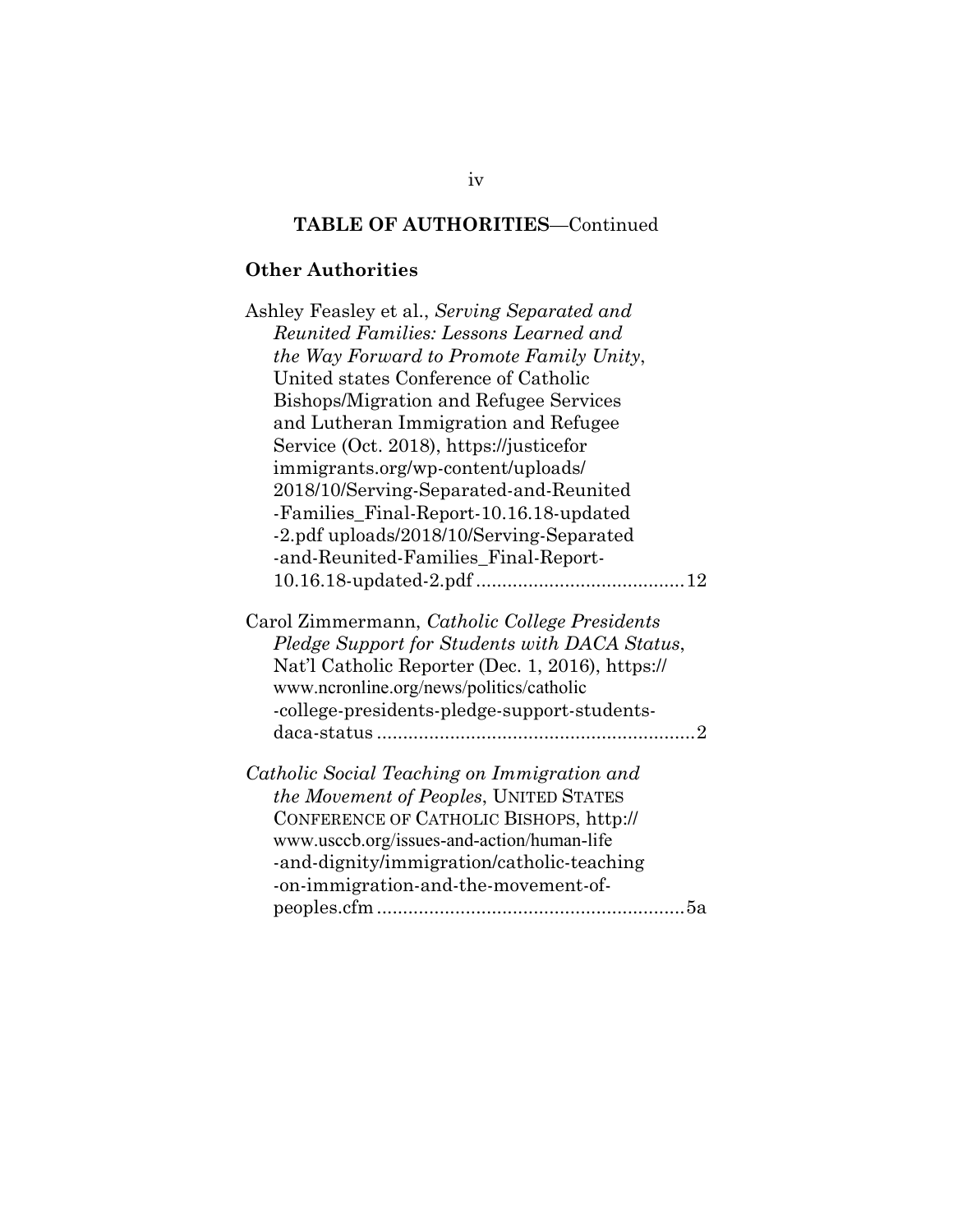| Colleen Kraft, AAP Statement Opposing Separation<br>of Children and Parents at the Border, American<br>Academy of Pediatrics (May 8, 2018), https://<br>www.aap.org/en-us/about-the-aap/aap-press-                                                                  |
|---------------------------------------------------------------------------------------------------------------------------------------------------------------------------------------------------------------------------------------------------------------------|
| room/Pages/StatementOpposingSeparationof                                                                                                                                                                                                                            |
| Deferred Action for Childhood Arrivals (DACA)                                                                                                                                                                                                                       |
| Data Tools, Migration Policy Institute                                                                                                                                                                                                                              |
| (Aug. 31, 2018), https://www.migrationpolicy.                                                                                                                                                                                                                       |
| org/programs/data-hub/deferred-action-child                                                                                                                                                                                                                         |
|                                                                                                                                                                                                                                                                     |
| Irma Becerra, Note to Congress $-$ it's time to<br>step up and protect DREAMers, Washington<br>Business Journal (Sept. 6, 2019), https://www.<br>bizjournals.com/washington/news/2019/09/06/<br>viewpoint-note-to-congress-it-s-time-to-step-                       |
| John DeFrain et al., Why are Families So                                                                                                                                                                                                                            |
| <i>Important?</i> , NebGuide (Sept. 23, 2008),                                                                                                                                                                                                                      |
| http://extensionpubs.unl.edu/publication/                                                                                                                                                                                                                           |
| 9000016366318/creating-a-strong-family/9                                                                                                                                                                                                                            |
| Julie Zauzmer, <i>Tf They Come for You</i> , <i>They Come</i><br>For Me, The Washington Post (Jan. 19, 2018),<br>https://www.washingtonpost.com/news/acts-of-<br>faith/wp/2018/01/19/if-they-come-for-you-they-<br>come-for-me-if-congress-fails-to-save-daca-this- |
|                                                                                                                                                                                                                                                                     |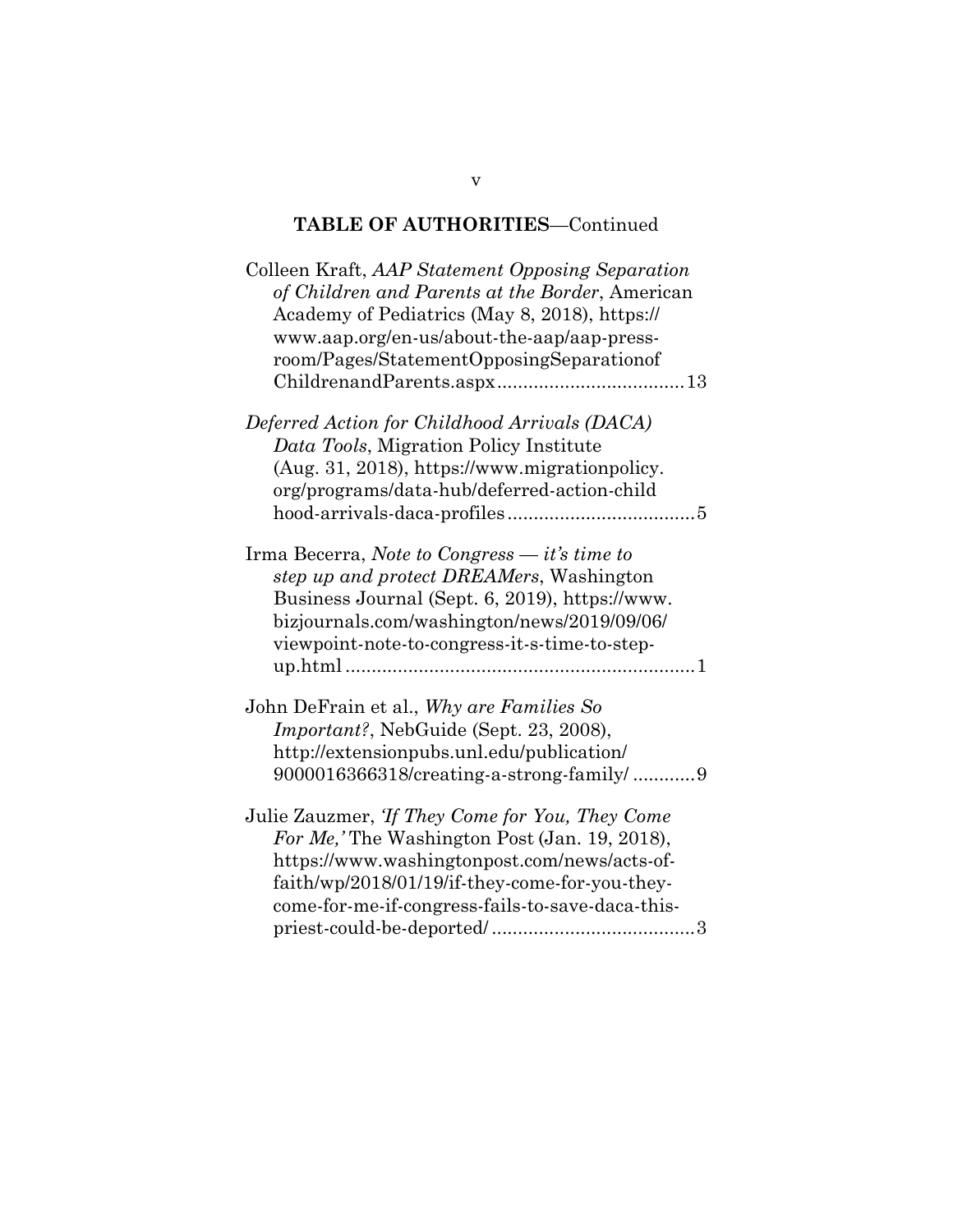| Msgr. Agostino Marchetto, Address in Brussels,<br>Belgium, The Holy See (July 10, 2007),<br>http://www.vatican.va/roman_curia/<br>secretariat_state/2007/documents/rc_<br>seg-st_20070710_migrazione-sviluppo_                                                                                                                    |
|-----------------------------------------------------------------------------------------------------------------------------------------------------------------------------------------------------------------------------------------------------------------------------------------------------------------------------------|
|                                                                                                                                                                                                                                                                                                                                   |
| Omolara T. Uwemedimo et al., A Dream Deferred:<br>Ending DACA Threatens Children, Families,<br>and Communities, 140 Pediatrics 1 (Dec. 2017),<br>https://pediatrics.aappublications.org/content/<br>pediatrics/140/6/e20173089.full.pdf.  10, 11                                                                                  |
| Overcoming the Odds: The Contributions of<br>DACA-Eligible Immigrants and TPS Holders<br>to the U.S. Economy, New American Economy,<br>(June 3,2019), https://www.newamerican<br>economy.org/wp-content/uploads/2019/05/                                                                                                          |
| Pope John Paul II, Familiaris Consortio                                                                                                                                                                                                                                                                                           |
| Samantha Artiga and Barbara Lyons, Family<br>Consequences of Detention/Deportation:<br>Effects on Finances, Health, and Well-Being,<br>Kaiser Family Foundation, 1–2 (Sept. 18, 2018),<br>https://www.kff.org/disparities-policy/issue-<br>brief/family-consequences-of-detention-<br>deportation-effects-on-finances-health-and- |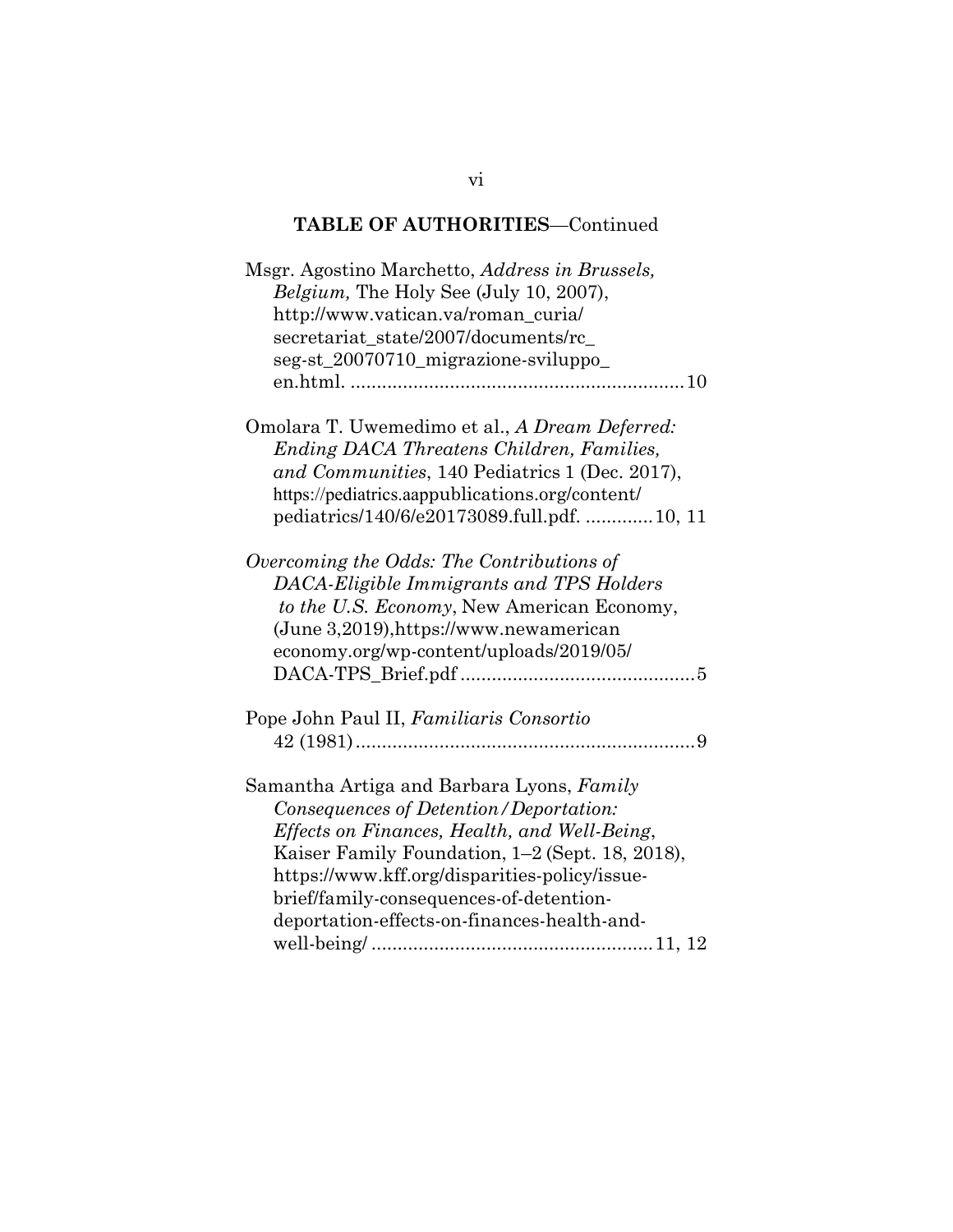vii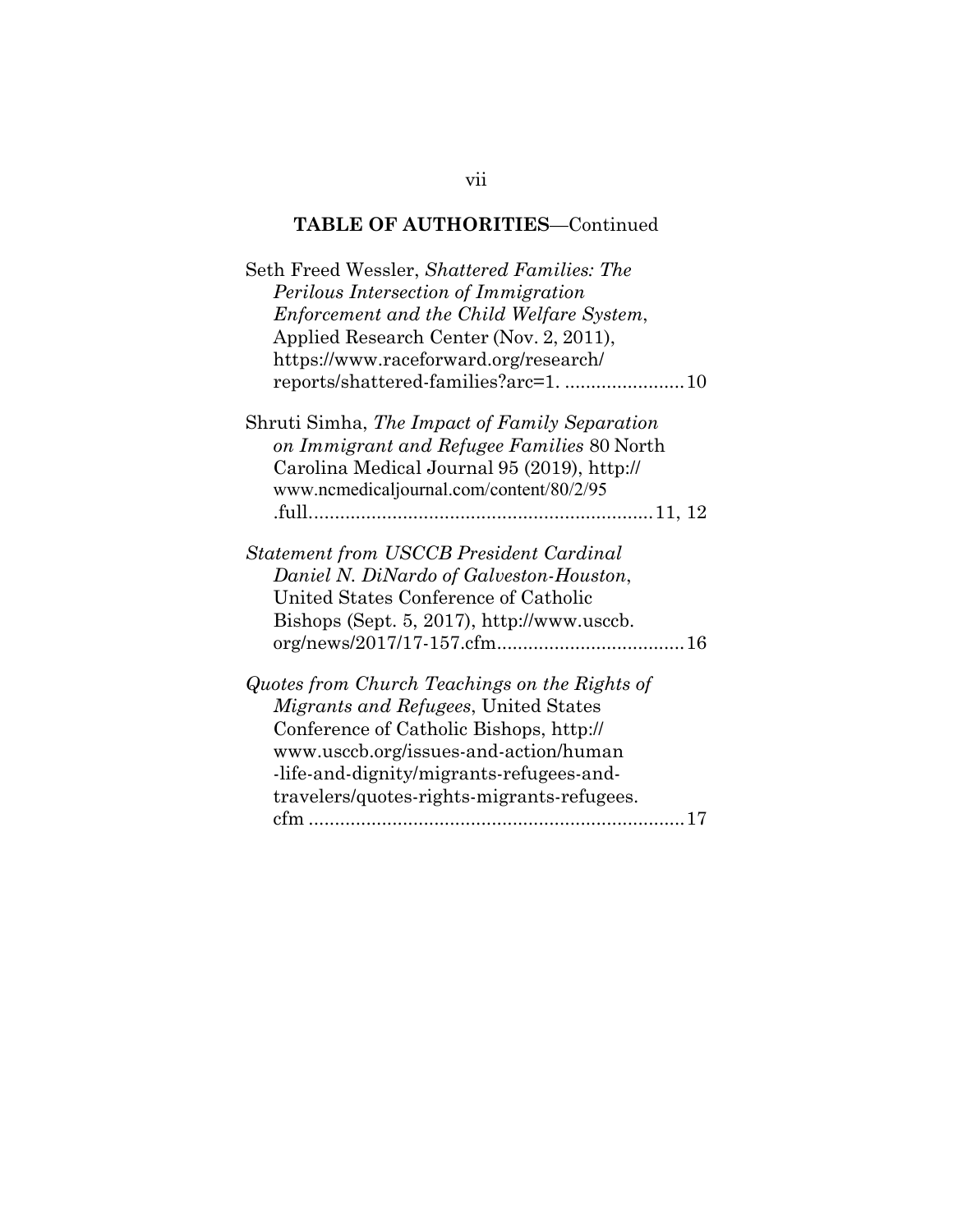United States Citizenship and Immigration Services, Approximate DACA Receipts as of June 30, 2019 (2019), https://www.uscis.gov/ sites/default/files/USCIS/Resources/Reports %20and%20Studies/Immigration%20Forms %20Data/Static\_files/DACA\_Population\_ Receipts\_since\_Injunction\_Jun\_30\_2019. pdf ..................................................................... 5, 10

viii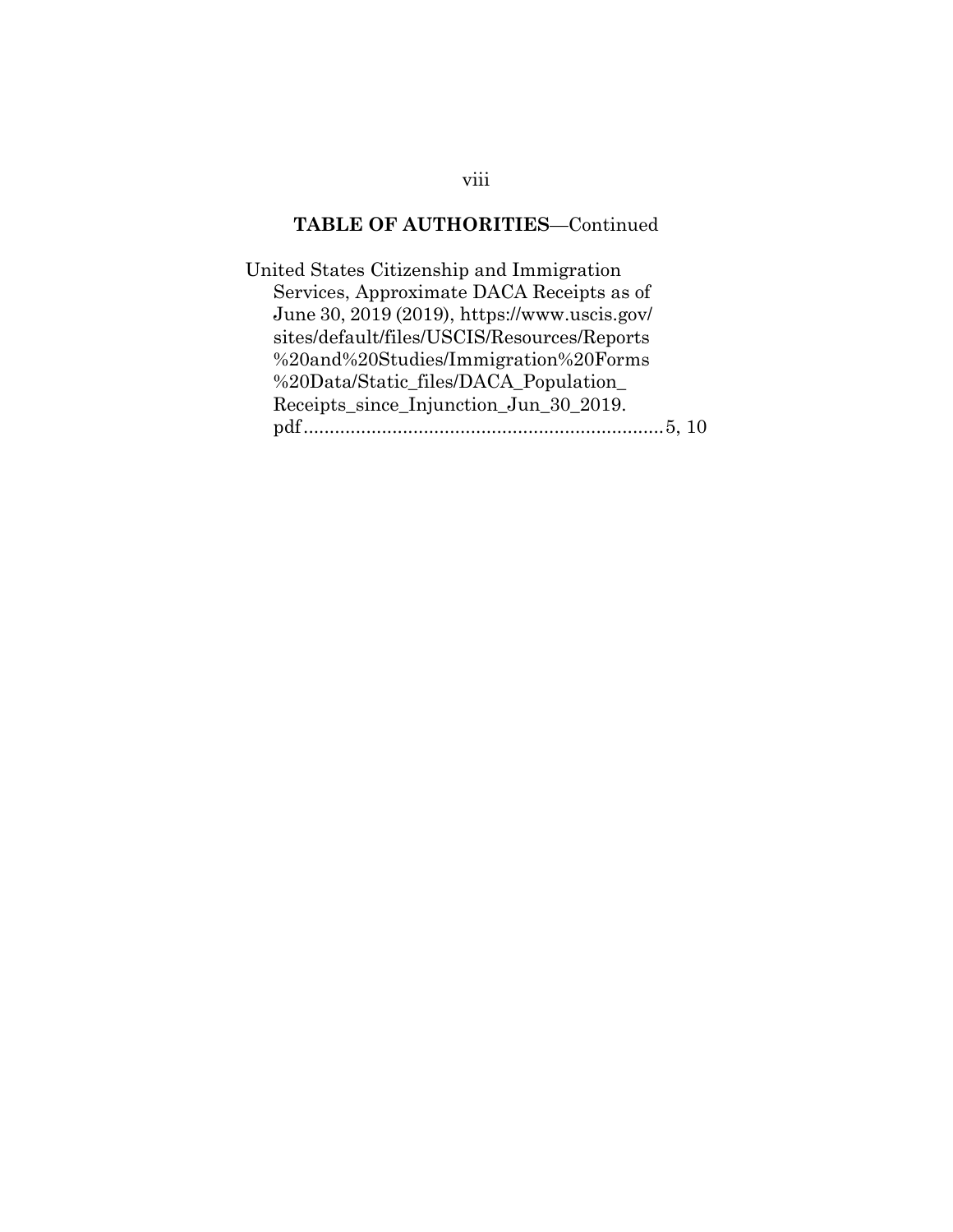### **STATEMENT OF INTEREST1**

 *Amici cvriae* are the Association of Catholic Colleges and Universities (ACCU), Catholic Charities USA (CCUSA), Catholic Health Association (CHA), Catholic Legal Immigration Network, Inc. (CLINIC), the Center for Migration Studies (CMS), the Council for Christian Colleges and Universities (CCCU), the United States Conference of Catholic Bishops (USCCB), and World Relief. A full statement of interest for each organization is provided as an Appendix to this brief.

*Amici* have long watched with pride and admiration as recipients of Deferred Action for Childhood Arrivals (DACA) live out their daily lives with hope and a determination to flourish and contribute to society: continuing to work and provide for their families, serve in the military, and receive an education.2 *Amici* have long supported and defended DACA recipients, a position grounded in its interest in promoting the defense of human dignity in the country's immigration laws, particularly as applied to youth and families. And this interest is not abstract; indeed, the most recent data from the Catholic Legal

<sup>1</sup> All parties have provided blanket consent to the filing of *amicus curiae* briefs. No counsel for any party authored this brief in whole or in part, and no person or entity, other than *amici* or their counsel, made a monetary contribution intended to fund the preparation or submission of this brief.

<sup>2</sup> *See* Irma Becerra, *Note to Congress — it's time to step up and protect DREAMers*, Wash. Bus. J. (Sept. 6, 2019), https://www. bizjournals.com/washington/news/2019/09/06/viewpoint-note-tocongress-it-s-time-to-step-up.html. Dr. Becerra is the president of Marymount University, a member of ACCU.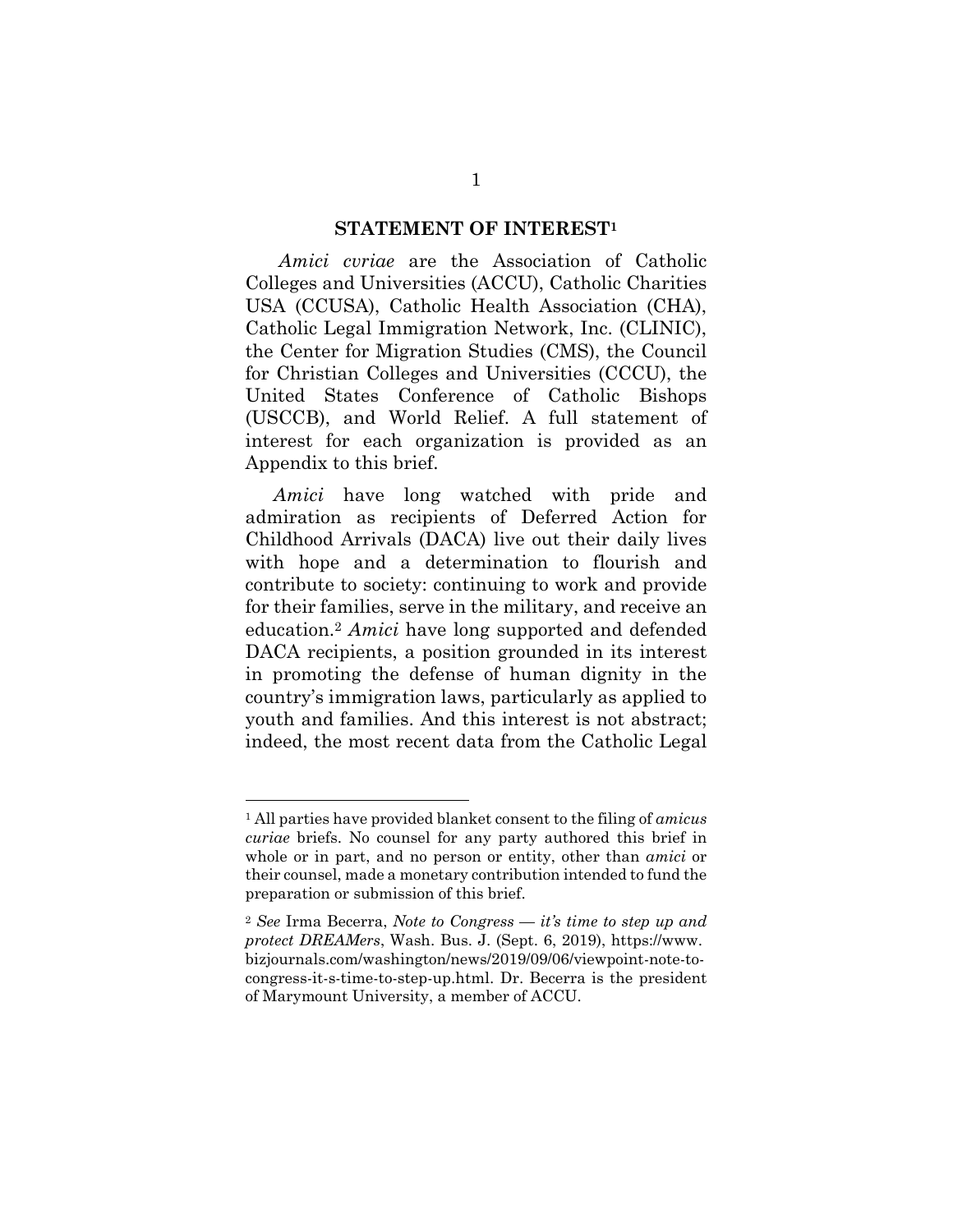Immigration Network Surveys indicates that over the last five years:

- 85–90% of Catholic and community immigration legal programs ("Programs") offered legal services for DACA renewals or applications, accounting for 7,000–14,000 such submissions per year;
- 41% of Programs conducted at least one DACA renewal info session as community outreach in the last year;
- DACA applications made up 18–20% of the total caseload for the Programs.

*Amici* are mindful of the effect DACA's rescission would have on religious education. For example, over seventy leaders of Catholic educational institutions have explained that their schools share a long history of welcoming students from diverse backgrounds and stressed their hope that "the students in our communities who have qualified for DACA are able to continue their studies without interruption and that many more students in their situation will be welcome to contribute their talents to our campuses."3

 Rescinding DACA will also have a significant effect on health care provision in this country. For instance, Catholic health care provides more than 15 percent of hospital services in America. As employers of millions of dedicated health care professionals, Catholic health care has seen firsthand how DACA recipients have

<sup>3</sup> Carol Zimmermann, *Catholic College Presidents Pledge Support for Students with DACA Status*, Nat'l Catholic Reporter (Dec. 1, 2016), https://www.ncronline.org/news/politics/catholiccollege-presidents-pledge-support-students-daca-status.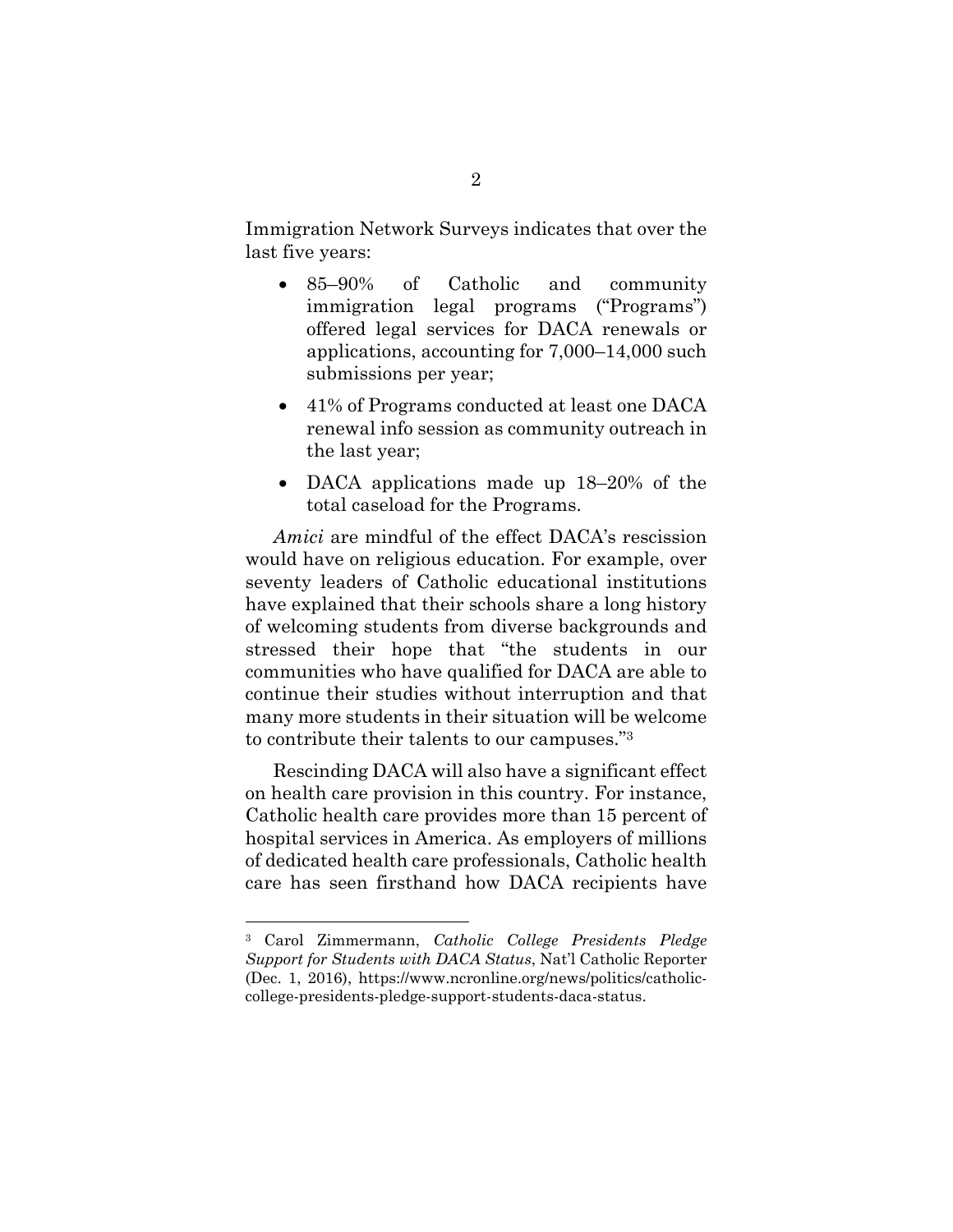benefitted its organizations and patients as nurses, physicians, aides, dietary workers and facility professionals, and know how much they contribute to their communities and to the economy. An estimated 27,000 health care workers and support staff depend on DACA for their authorization to work in the United States. Rescinding DACA will cause them to lose their authorization to work. This will further contribute to the growing shortage of health care professionals in the United States, thereby reducing access to care across the country and the ability of hospitals and other health care facilities to maintain critical staffing levels.

*Amici* are also familiar with and thankful for the contributions that DACA recipients have made to the pastoral mission of the Catholic Church in the United States. Take, for instance, the story of Father Pineda. Fr. Pineda is a DACA recipient from Mexico who has been living in the United States since he was only two years old. While Fr. Pineda was initially told that he could not be ordained due to his unlawful status in the country, creation of the DACA program provided him with both protection and a path to fulfill his calling. Termination would harm Fr. Pineda and other DACA recipients serving our Church and faith. It would also mean parishes and communities across the country would be at risk of losing their trusted spiritual leaders.4

<sup>4</sup> Julie Zauzmer, *'If They Come for You, They Come for Me,'* Wash. Post (Jan. 19, 2018), https://www.washingtonpost.com/news/acts -of-faith/wp/2018/01/19/if-they-come-for-you-they-come-for-me-if -congress-fails-to-save-daca-this-priest-could-be-deported/.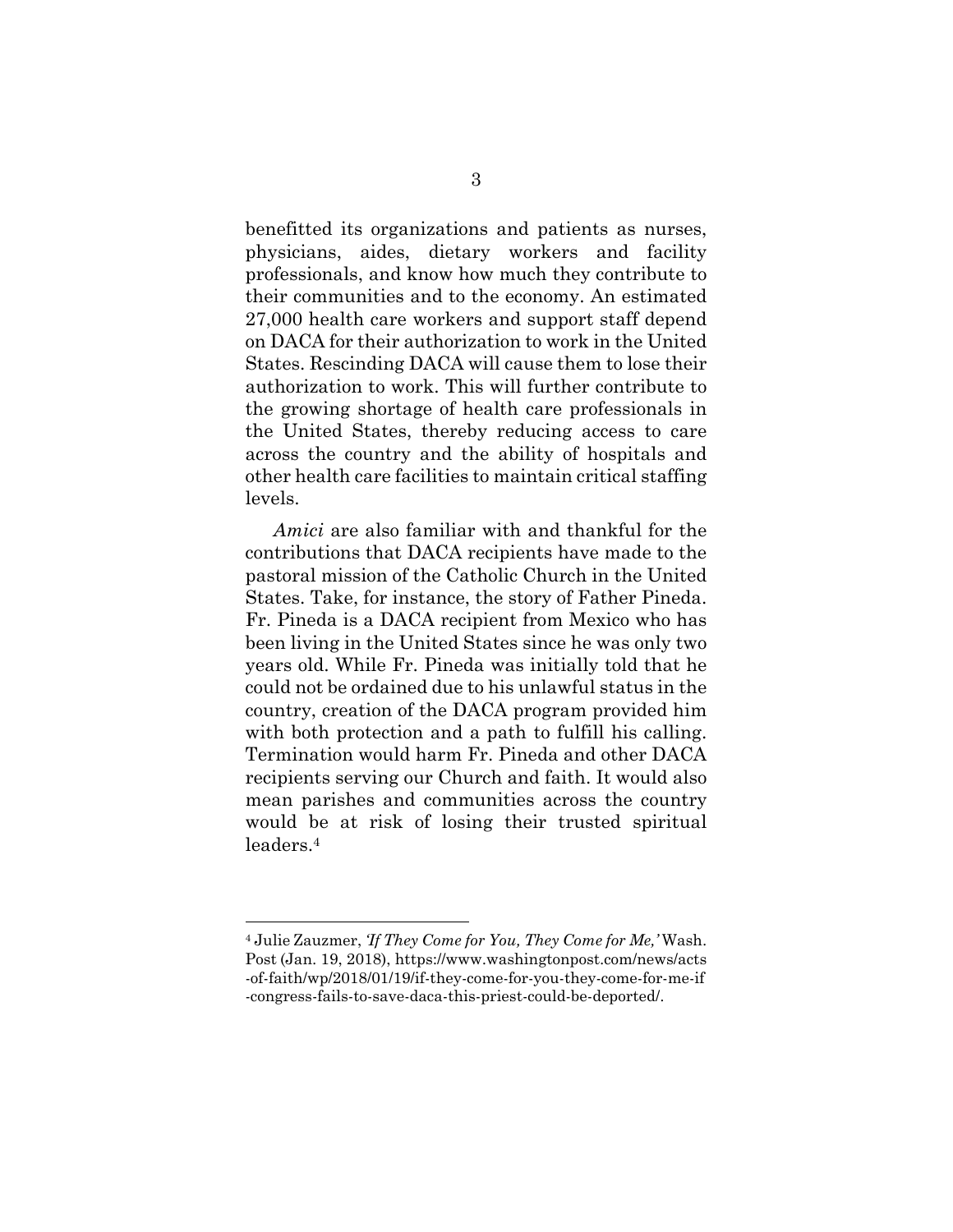### **SUMMARY OF ARGUMENT**

This brief addresses the second question presented: whether the rescission of DACA was lawful. It concludes that rescinding DACA without considering crucial facts underlying the program chief among them that rescinding the program would irreparably harm hundreds of thousands of families by placing them at imminent risk of separation violates the Administrative Procedure Act (APA) and is thus unlawful.

 Relatedly, this brief also addresses the preliminary injunction affirmed by the Ninth Circuit. Respondents have brought claims, including one grounded in the Equal Protection clause, that have survived motions to dismiss but have not yet been developed. Should the Court decide that the Department of Homeland Security's (DHS) decision to rescind DACA did not run afoul of the APA, the cases should return to the lower courts for factual development and trial on the merits of the constitutional claims. In the interim, the preliminary injunction currently in place should continue. While this brief does not address the likelihood of success of the Equal Protection argument, the severe and irreparable personal and social harms of family separation weigh heavily in favor of retaining that injunction.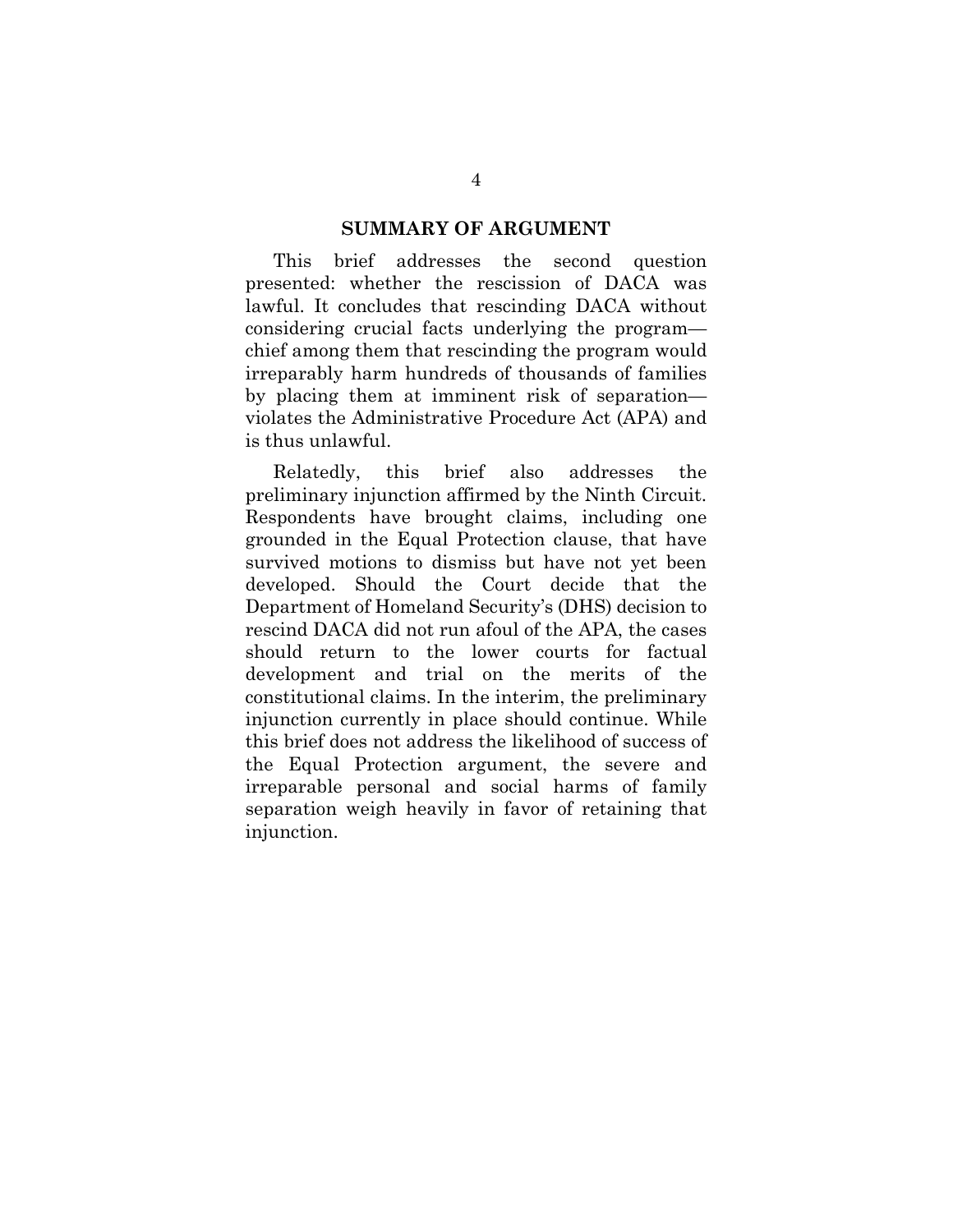### **ARGUMENT5**

 This case has a direct impact on the nearly 700,000 current DACA recipients, $6$  as well as their families and communities. These individuals, who arrived in this country unlawfully through no fault of their own, contribute significantly to the country's culture and economy.7 The fundamental promise of DACA is that, for individuals like these, the United States Government will deprioritize prying apart their families and forcing them to leave the only country

<sup>5</sup> To aid the Court's assessment of the issues presented here, *amici* limit their arguments to areas in which they have particular knowledge, interest, and expertise. They express no opinion as to, among other arguments, the reviewability question, nor the likelihood of success of the Equal Protection claim.

<sup>6</sup> U.S. Citizenship and Immigration Services, Approximate DACA Receipts as of June 30, 2019 (2019), https://www. uscis.gov/sites/default/files/USCIS/Resources/Reports%20and% 20Studies/Immigration%20Forms%20Data/Static\_files/DACA\_ Population\_Receipts\_since\_Injunction\_Jun\_30\_2019.pdf; *see also Deferred Action for Childhood Arrivals (DACA) Data Tools*, Migration Policy Inst. (Aug. 31, 2018), https://www.migration policy.org/programs/data-hub/deferred-action-childhood-arrivals -daca-profiles.

<sup>7</sup> *Overcoming the Odds: The Contributions of DACA-Eligible Immigrants and TPS Holders to the U.S. Economy*, New Am. Econ., (June 3, 2019), https://www.newamericaneconomy. org/wp -content/uploads/2019/05/DACA-TPS\_Brief.pdf. ("Our analysis of the most recent data finds that the DACA-eligible population earned \$23.4 billion in 2017 alone, up from almost \$19.9 billion in 2015. And despite rhetoric claiming they are a drain on the economy, 93.3 percent of DACA-eligible individuals were actively employed in 2017 . . . . In 2017, we estimate that DACA-eligible individuals paid more than \$2.2 billion in federal taxes, contributions that helped sustain troubled entitlement programs like Social Security and Medicare.").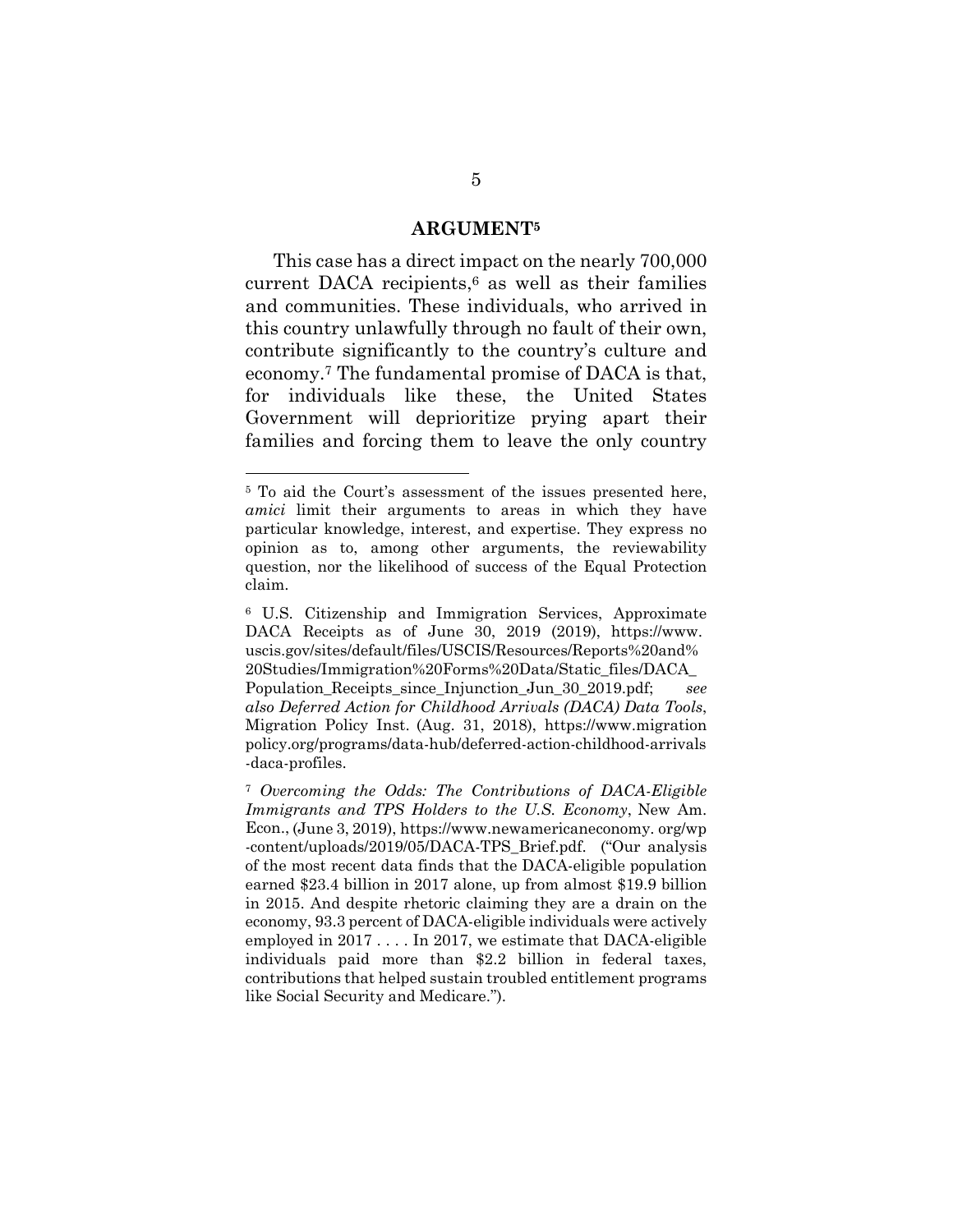they have known so long as they contribute and follow the rules.

 As a product of agency action, of course, DACA is subject to being changed by subsequent agency action. But any change, up to and including rescission, must be accomplished lawfully. The APA requires an agency to engage in reasoned decisionmaking, consider the consequences of a change in policy, and explain its decision in a manner that appropriately accounts for the costs as compared to the benefits of the new policy. Here, the only justification provided for rescinding DACA was a new belief that the program was unlawful. DHS failed utterly to consider and address the drastic consequences of rescission among them the mass-scale separation of families. This failure to consider the facts underlaying the program violates the APA, and therefore the rescission is unlawful.

 Should the Court agree with Petitioners and find that the rescission did not violate the APA, Respondents have brought various other claims regarding the illegality of rescission. Due to the accelerated nature of this case before the Court, however, the lower courts have not had the opportunity to develop these claims, including a constitutional challenge. The Court should not disturb the preliminary injunction while these claims remain outstanding. Permitting families to be torn apart while these claims progress through the lower courts is precisely the kind of irreparable harm a preliminary injunction is designed to prevent. Moreover, a future victory by Respondents would be pyrrhic if any of the DACA recipients would have by then been deported and separated from their families.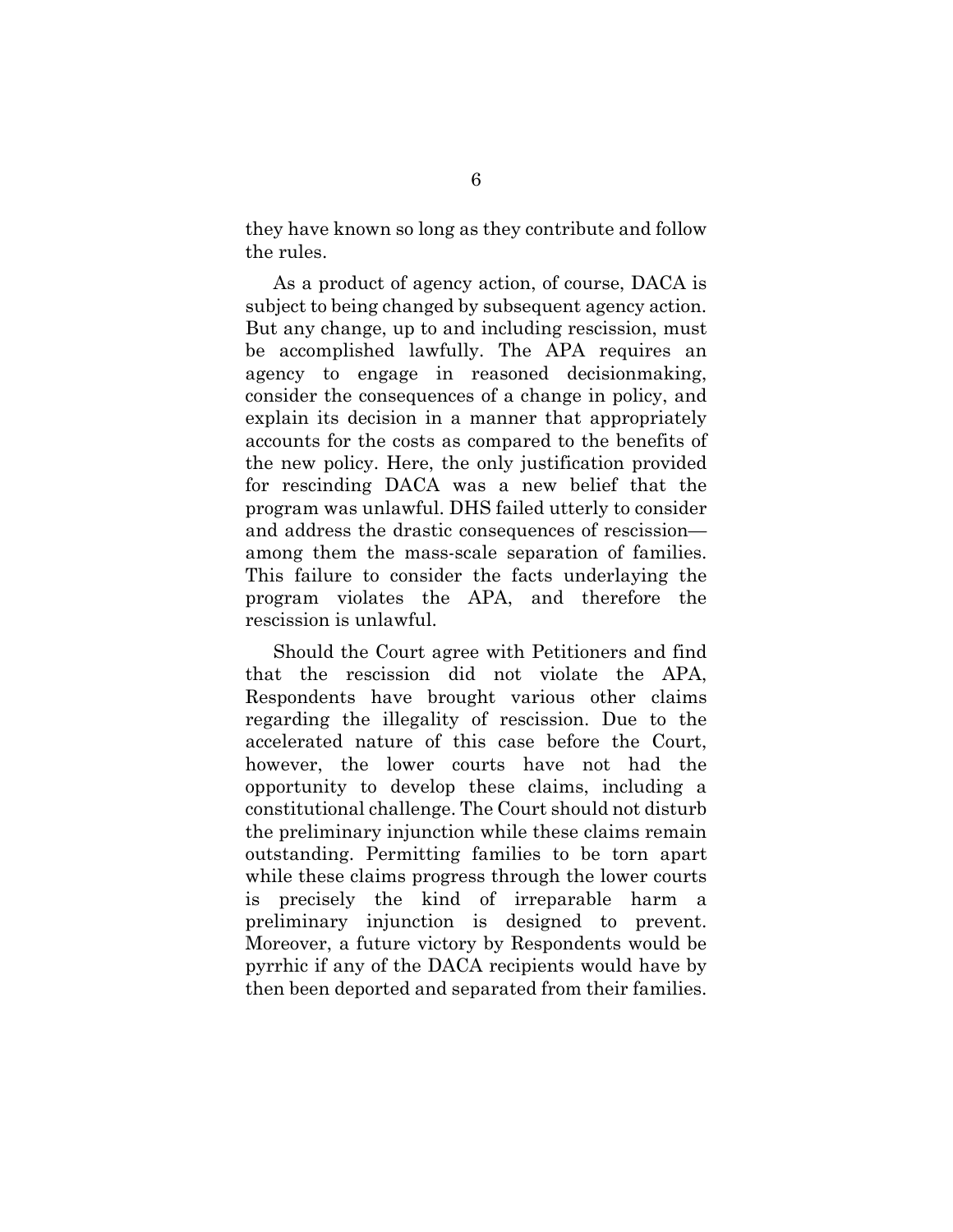Maintaining the status quo is in the public interest and works no harm to Petitioners who, under the injunction, remain free to make individualized enforcement decisions against recipients.

## **I. THE DECISION TO RESCIND DACA IS ARBITRARY AND CAPRICIOUS BECAUSE DHS FAILED TO CONSIDER THE SEVERE INDIVIDUAL AND SOCIAL HARM OF FAMILY SEPARATION.**

 To comply with the Administrative Procedure Act, 5 U.S.C. §§ 551–559, before taking action an agency must first "examine the relevant data and articulate a satisfactory explanation for its action." *FCC v. Fox Television Stations, Inc.*, 556 U.S. 502, 513 (2009) (citation omitted);  $5 \text{ U.S.C.}$   $\S$   $706(2)(\text{A})$  (courts "shall" set aside agency action that is "not in accordance with law"). The basis for its action must be "set forth with such clarity as to be understandable." *Sec. and Exch. Comm'n v. Chenery Corp.*, 332 U.S. 194, 196 (1947). The standard is the same for "blank slate" agency action as it is for changes in prior policy. *Encino Motorcars, LLC v. Navarro*, 136 S. Ct. 2117, 2125 (2016) ("Agencies are free to change their existing policies as long as they provide a reasoned explanation for the change."); *Nat'l Cable & Telecomms. Ass'n v. Brand X Internet Servs.*, 545 U.S. 967, 981 (2005) ("For if the agency adequately explains the reasons for a reversal of policy, change is not invalidating, since the whole point of *Chevron* is to leave the discretion provided by the ambiguities of a statute with the implementing agency." (internal quotation marks and citation omitted)).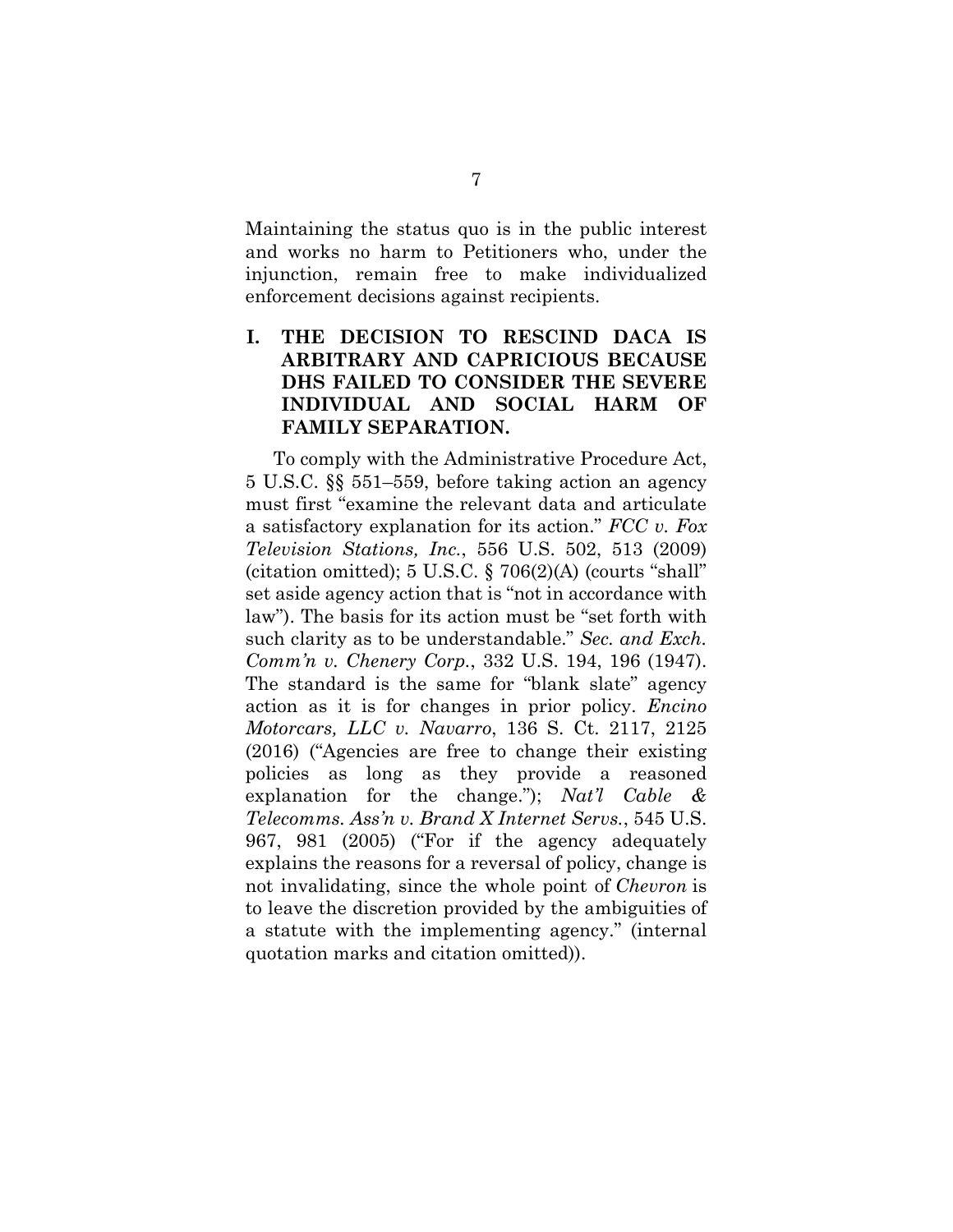Importantly, however, when an agency changes a prior policy, particularly one that has "engendered serious reliance interests," *Fox Television Stations,*  556 U.S. at 515 (citing *Smiley v. Citibank (South Dakota), N.A.*, 517 U.S. 735, 742 (1996)), "a reasoned explanation is needed for disregarding facts and circumstances that underlay or were engendered by the prior policy," *id.* at 516. Agency action without adequate explanation is arbitrary and capricious, and therefore unlawful.

 The agency explanation for DACA's rescission is exceptionally brief and bare. The reasoning section in the September 5, 2017 memorandum from Acting Secretary of the Department of Homeland Security, Elaine Duke, supplying the justification for rescinding DACA, states:

Taking into consideration the Supreme Court's and the Fifth Circuit's rulings in the ongoing litigation, and the September 4, 2017 letter from the Attorney General, it is clear that the June 15, 2012 DACA program should be terminated. In the exercise of my authority in establishing national immigration policies and priorities . . . I hereby rescind the June 15, 2012 memorandum. *Regents* Pet. App. 116a–117a.

 Thus, the reason actually given for ending the program was DACA's purported illegality. The memorandum did not acknowledge, let alone weigh, the profound reliance interests and the devastating consequences of the rescission on hundreds of thousands of DACA recipients and the countless other stakeholders who have come to rely on the program.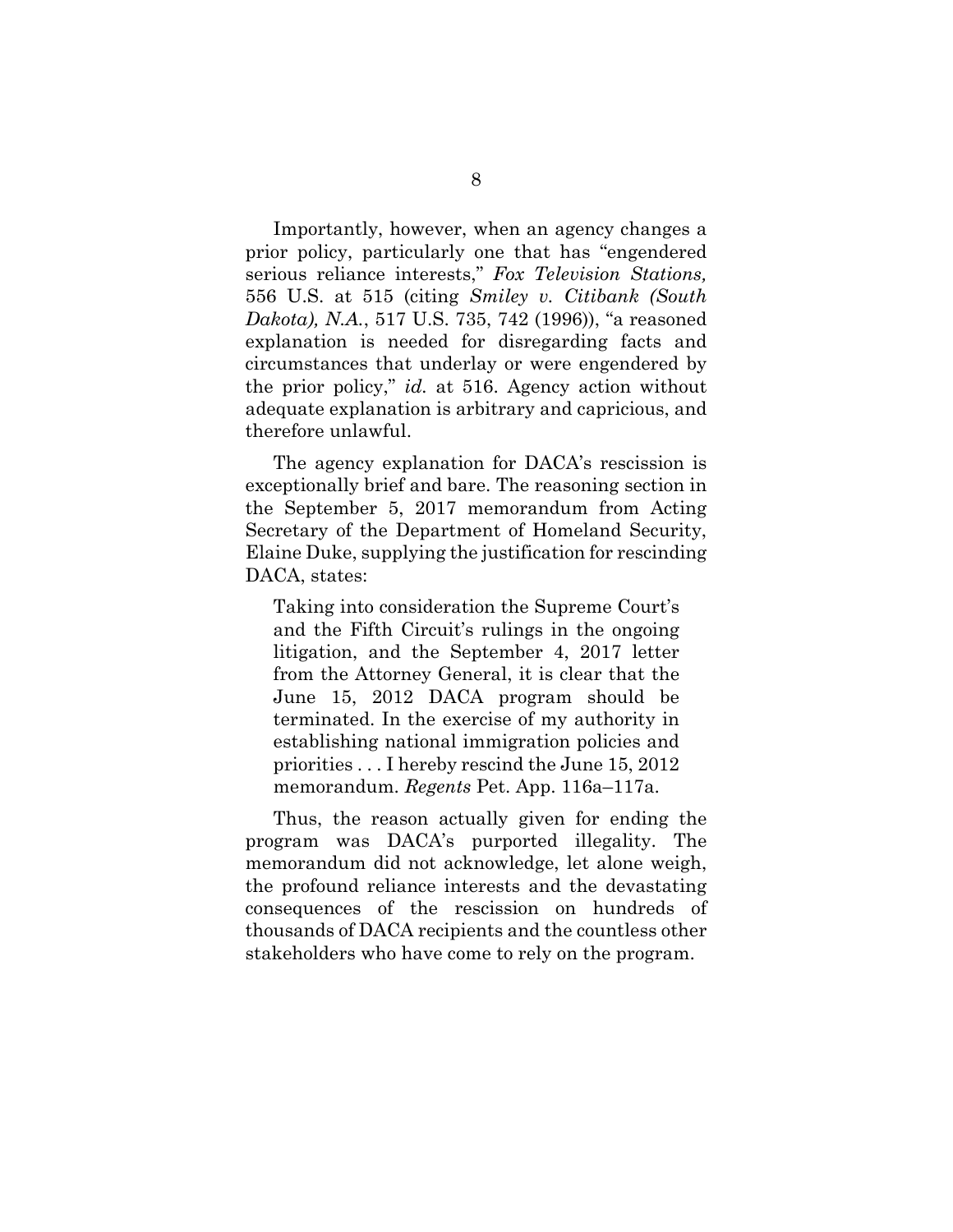This fundamental failure by DHS to engage in reasoned decisionmaking, and the paucity of its explanation for its change of position, run afoul of the APA. Similar to *Encino Motorcars*, here, DHS "gave almost no reasons at all" for its decision. 136 S. Ct. at 2127. The Court there continued, holding that given "the serious reliance interests at stake, the Department's conclusory statements do not suffice to explain its decision. This lack of reasoned explication for a regulation that is inconsistent with the Department's longstanding earlier position results in a rule that cannot carry the force of law." *Id.* (citing *Fox Television Stations*, 556 U.S. at 515–516). The same is true here.

 Making the failure more egregious is the substantial body of ignored and widely available evidence dealing with the serious harms of rescission to DACA recipients, their families, and their communities. Families are the building blocks of American society,8 and the "integrity of the family unit has found protection in" our founding document, the Constitution itself. *Stanley v*. *Illinois*, 405 U.S. 645, 651 (1972). Federal legislation, such as the Family and Medical Leave Act, designed to promote "the stability and economic security of families," 29 U.S.C. § 2601(b)(1), underscores this reality. And federal immigration law has long underscored the

<sup>8</sup> *See, e.g.*, John DeFrain et al., *Why are Families So Important?*, NebGuide (Sept. 23, 2008), http://extensionpubs.unl.edu/ publication/9000016366318/creating-a-strong-family/

<sup>(&</sup>quot;Families, in all the diverse patterns, sizes, creeds, and colors they come in, are, indeed, the heart and soul of human society."); Pope John Paul II, *Familiaris Consortio* 42 (1981) ("The family has vital organic links with society, since it is its foundation and nourishes it continually.").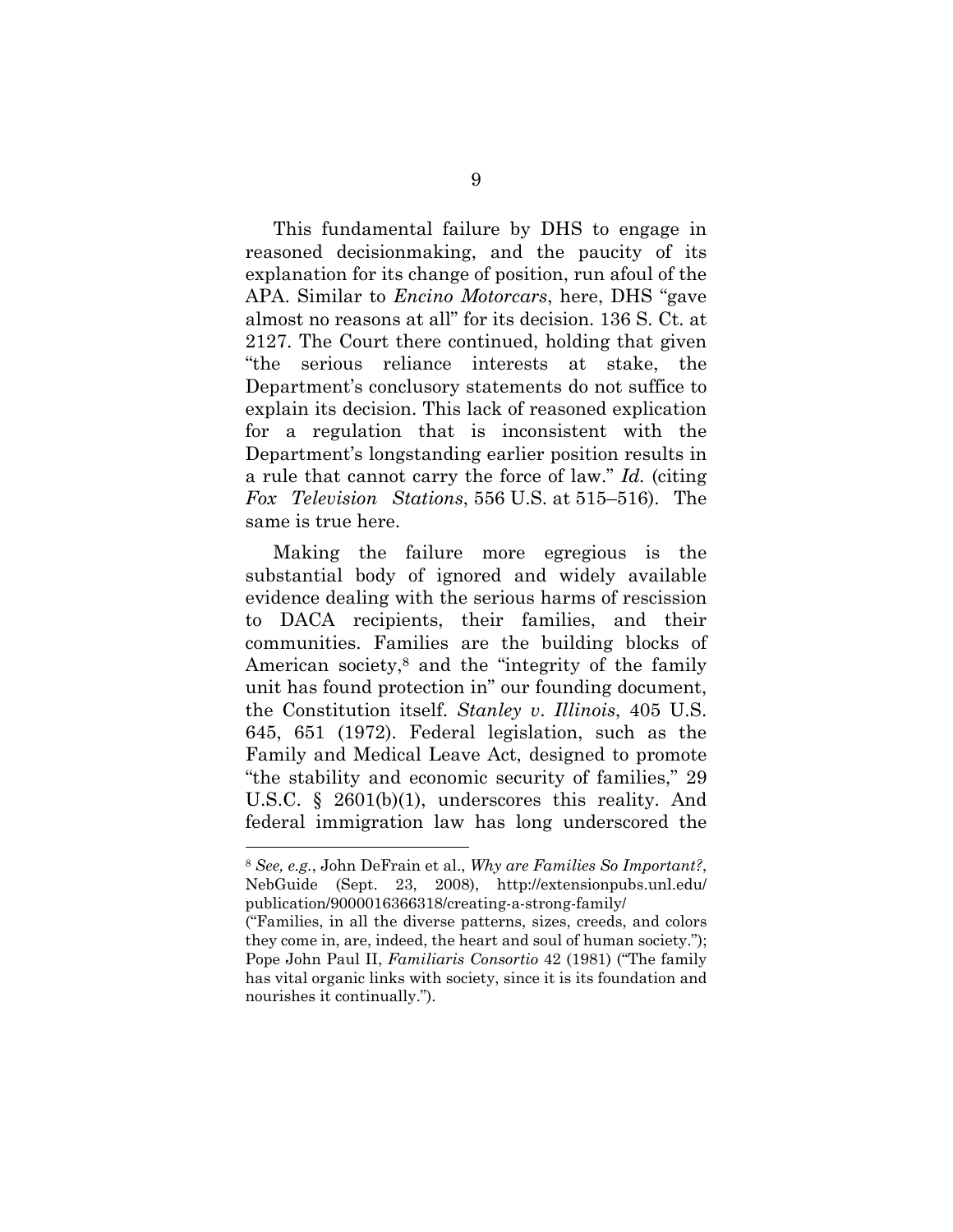"intention . . . regarding the preservation of the family unit." H.R. Rep. No. 101-723(I), at 40 (1990), *reprinted in* 1990 U.S.C.C.A.N. 6710, 6717 (referring to "family reunification" as "the cornerstone of U.S. immigration policy"); S. Rep. No. 89-748, at 13 (1965), *reprinted in*  1965 U.S.C.C.A.N. 3328, 3332 (describing "[r]eunification of families" as "the foremost consideration").9 Inflicting harm on families ripples out to all areas of society, as explained below.

 The devastating impacts on families of harsh immigration enforcement have been documented by the Applied Research Center in its report, *Shattered Families: The Perilous Intersection of Immigration Enforcement and the Child Welfare System*.10 Most DACA recipients have a mixed-status family situation, where the loss of deferred action threatens to tear families apart. Studies show that 20% of DACA recipients are married,<sup>11</sup> 25% are parents of UScitizen children, 12 and 70% have family members who

<sup>9</sup> *See also* Msgr. Agostino Marchetto, *Address in Brussels, Belgium,* The Holy See (July 10, 2007), http://www. vatican. va/ roman\_curia/secretariat\_state/2007/documents/rc\_seg-st\_20070 710\_migrazione-sviluppo\_en.html. (immigrants "are even more in need of their own family, since for those who are far from home family support is indispensable").

<sup>10</sup> Seth Freed Wessler, *Shattered Families: The Perilous Intersection of Immigration Enforcement and the Child Welfare System*, Applied Research Ctr. (Nov. 2, 2011), https:// www. race forward.org/research/reports/shattered-families?arc=1.

<sup>11</sup> U.S. Citizenship and Immigration Services, *supra* note 6.

<sup>12</sup> Omolara T. Uwemedimo et al., *A Dream Deferred: Ending DACA Threatens Children, Families, and Communities,* 140 Pediatrics 1 (Dec. 2017), https://pediatrics.aappublications.org/ content/pediatrics/140/6/e20173089.full.pdf.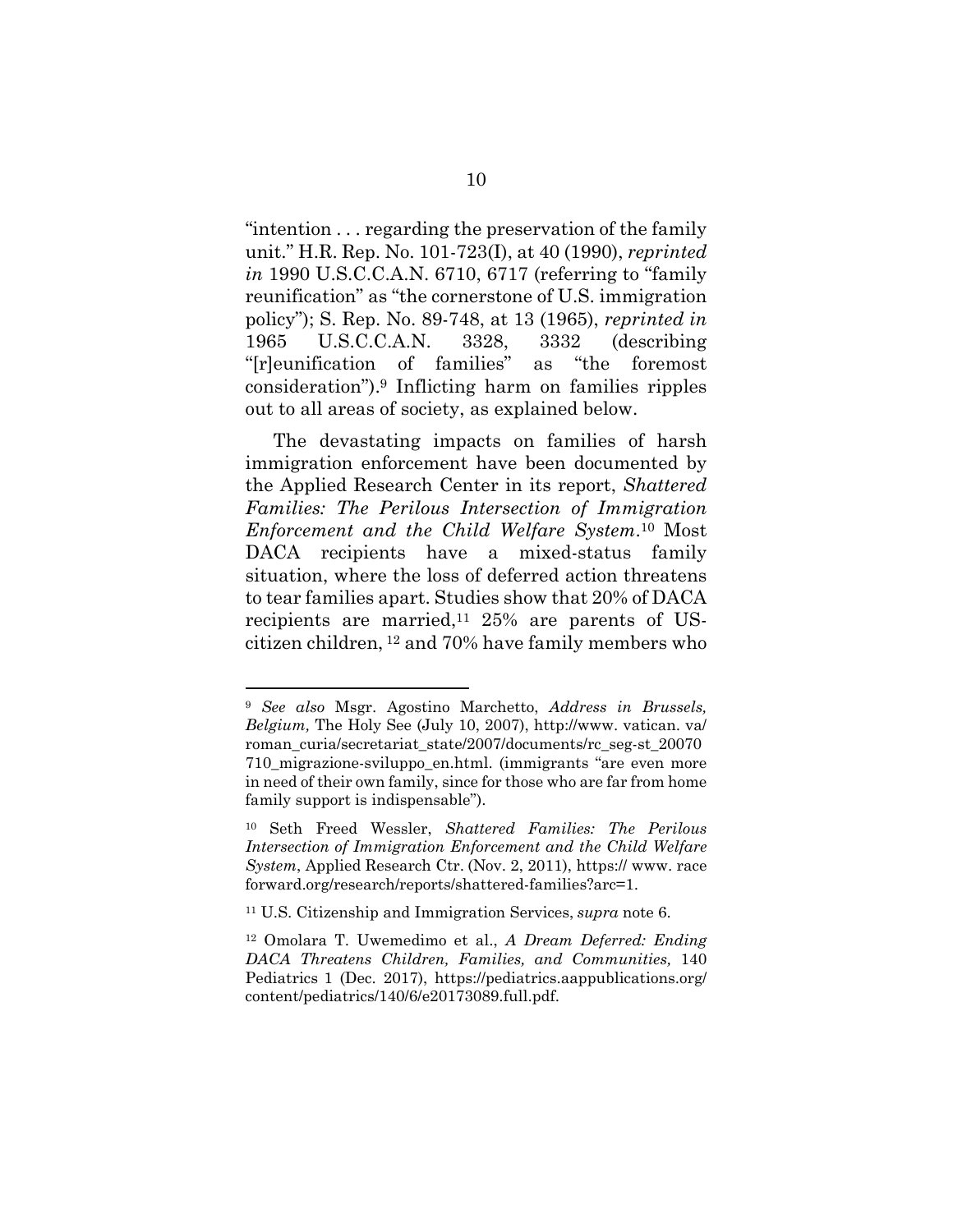are US citizens.13 A 2018 report from the Kaiser Family Foundation, which interviewed families "that recently [i.e., since the beginning of 2017] had a family member detained or deported," along with legal service providers, found that "nearly all respondents appeared to be experiencing symptoms of depression, with the majority having a positive score on the clinical depression-screening tool. . . . Several said that chronic conditions like diabetes and hypertension have gotten worse . . . . "<sup>14</sup> And while perhaps obvious, these studies also show that "parents' unauthorized status creates stress for children that can threaten their health, development, and general well-being."15

 Indeed, there is significant literature dealing with the unique and trying experiences and needs of separated children and their families. One study from the Center on the Developing Child at Harvard University shows that "persistent stress can change the brain architecture by damaging neurons in the prefrontal cortex and hippo-campus. These are centers of executive function and short-term memory and regulate thoughts, emotions, and actions."16 Another recent study shows that children separated

<sup>13</sup> *Id.* 

<sup>14</sup> Samantha Artiga and Barbara Lyons, *Family Consequences of Detention/Deportation: Effects on Finances, Health, and Well-Being*, Kaiser Family Found., 1–2 (Sept. 18, 2018), https:// www. kff.org/disparities-policy/issue-brief/family-consequences-ofdetention-deportation-effects-on-finances-health-and-wellbeing/.

<sup>15</sup> Uwemedimo, *supra* note 12, at 2.

<sup>16</sup> *See* Shruti Simha, *The Impact of Family Separation on Immigrant and Refugee Families* 80 N.C. MEDICAL J. 95 (2019), http:// www. ncmedicaljournal.com/content/80/2/95.full.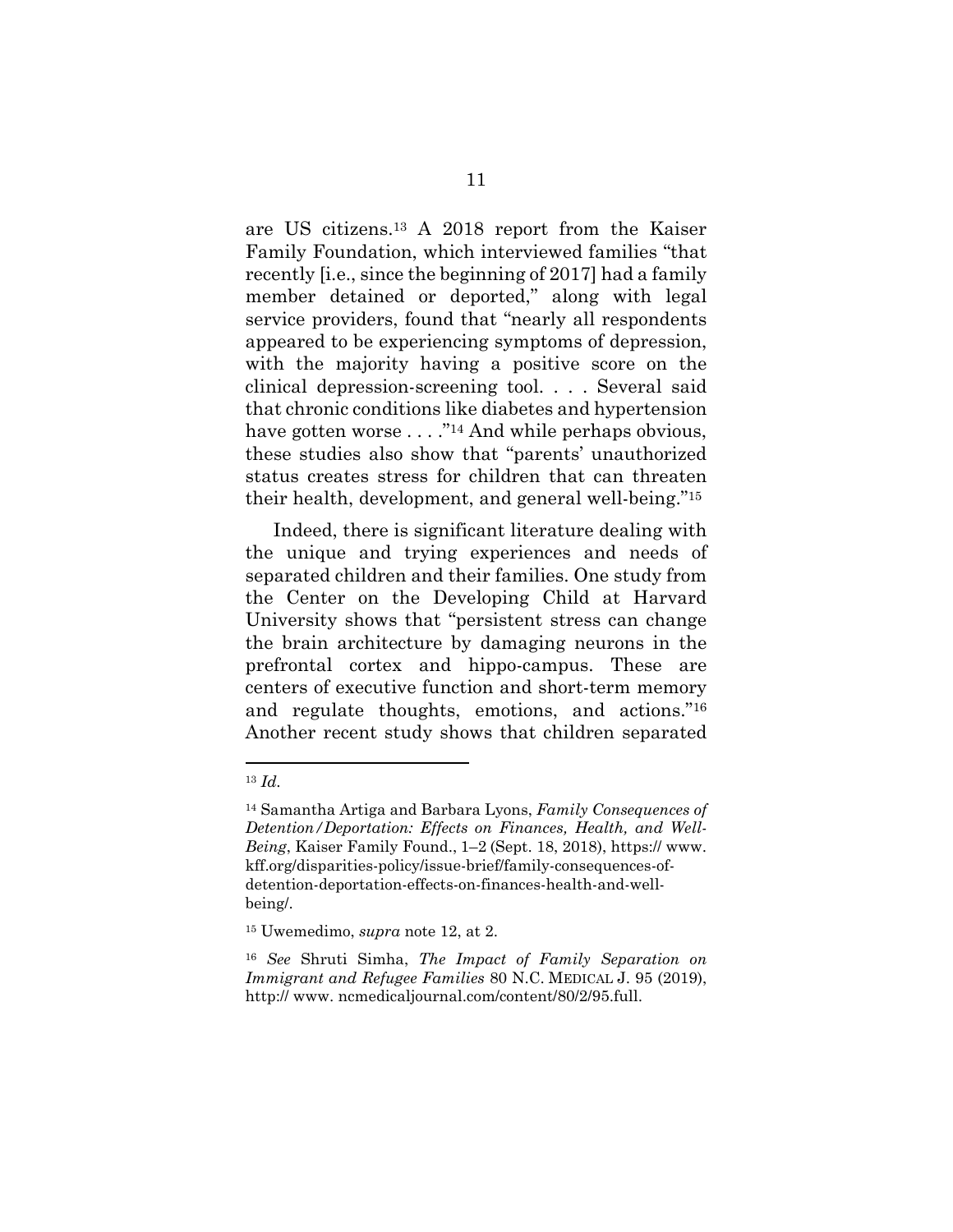from family members following immigration enforcement had "increased mental health issues and behavioral changes that . . . will have long-term negative impacts on their health."17

 The trauma of separation has both short- and longterm consequences. In the short term, children experiencing trauma often have problems dealing with such basic functions as sleeping, toileting, and eating.18 They also often have issues with "temper tantrums, detachment, anxiety, aggression, or heightened response to situations."19 In the long-term, trauma affects "development and learning in young children, cause[s] limitations of working memory, disrupt[s] organizational skills, and affect[s] IQ."20 "Children exposed to toxic stress have higher chances of adopting health risk behaviors in the future, leading to disease, disability, and social problems."21 And the impact of trauma can be "compounded and that children can experience the effects of trauma long-term, across various domains in their lives (education, physical health, mental health, relationally, etc.)."22

 $\overline{a}$ 

<sup>20</sup> *Id.* 

<sup>21</sup> *Id*.

22 Ashley Feasley et al., *Serving Separated and Reunited Families: Lessons Learned and the Way Forward to Promote Family Unity*, U.S. Conference of Catholic Bishops/Migration and Refugee Services and Lutheran Immigration and Refugee Serv., (Oct. 2018), https://justiceforimmigrants.org/wp-content/ uploads/2018/10/Serving-Separated-and-Reunited-Families\_

<sup>17</sup> Artiga and Lyons, *supra* note 14, at 2.

<sup>18</sup> *Id.* 

<sup>19</sup> Simha, *supra* note 16.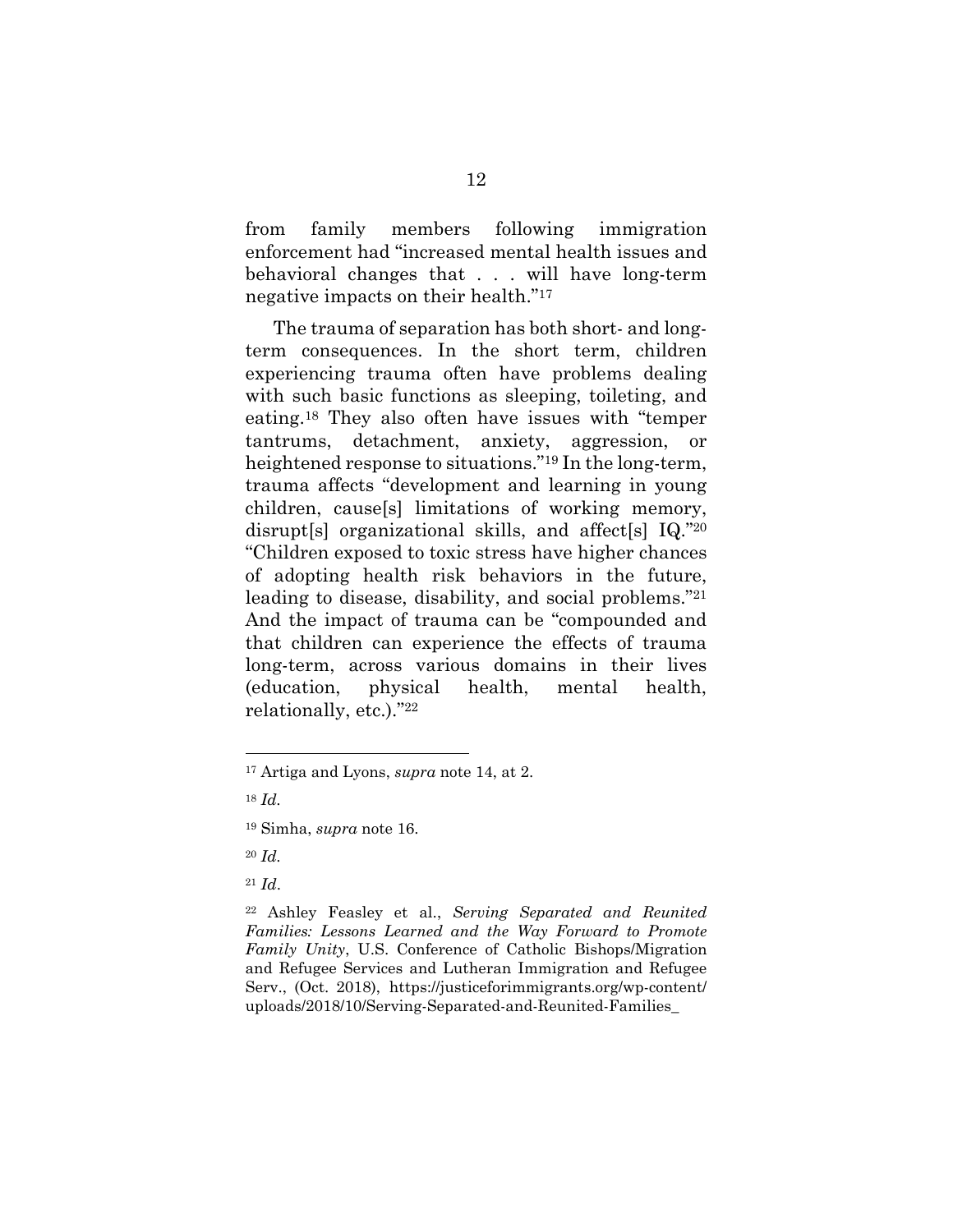By ignoring these harms when changing its policy, DHS's action was arbitrary and capricious in violation of the APA. DACA's rescission is unlawful.

### **II. DISTURBING THE PRELIMINARY INJUNCTION BEFORE THE COMPLETION OF LITIGATION WOULD INEQUITABLY CAUSE IRREPARABLE HARM TO DACA RECIPIENTS AND THEIR FAMILIES AND HARM THE PUBLIC INTEREST.**

 To obtain a preliminary injunction, a court must find that the plaintiff "is likely to succeed on the merits, that he is likely to suffer irreparable harm in the absence of preliminary relief, that the balance of equities tips in his favor, and that an injunction is in the public interest." *Winter v. Nat'l Res. Def. Council, Inc.*, 555 U.S. 7, 20 (2008). Courts "must balance the competing claims of injury and must consider the effect on each party of the granting or withholding of the requested relief." *Amoco Prod. Co. v. Village of Gambell*, 480 U.S. 531, 542 (1987). In "exercising their sound discretion, courts of equity should pay

Final-Report-10.16.18-updated-2.pdf uploads/2018/10/Serving-Separated-and-Reunited-Families\_Final-Report-10.16.18-

updated-2.pdf; *see also* Colleen Kraft, *AAP Statement Opposing Separation of Children and Parents at the Border*, Am. Acad. of Pediatrics (May 8, 2018), https://www.aap.org/en-us/about-theaap/aap-press-room/Pages/StatementOpposingSeparationof

ChildrenandParents.aspx ("Separating children from their parents contradicts everything we stand for as pediatricians – protecting and promoting children's health. In fact, highly stressful experiences, like family separation, can cause irreparable harm, disrupting a child's brain architecture and affecting his or her short- and long-term health. This type of prolonged exposure to serious stress - known as toxic stress - can carry lifelong consequences for children.").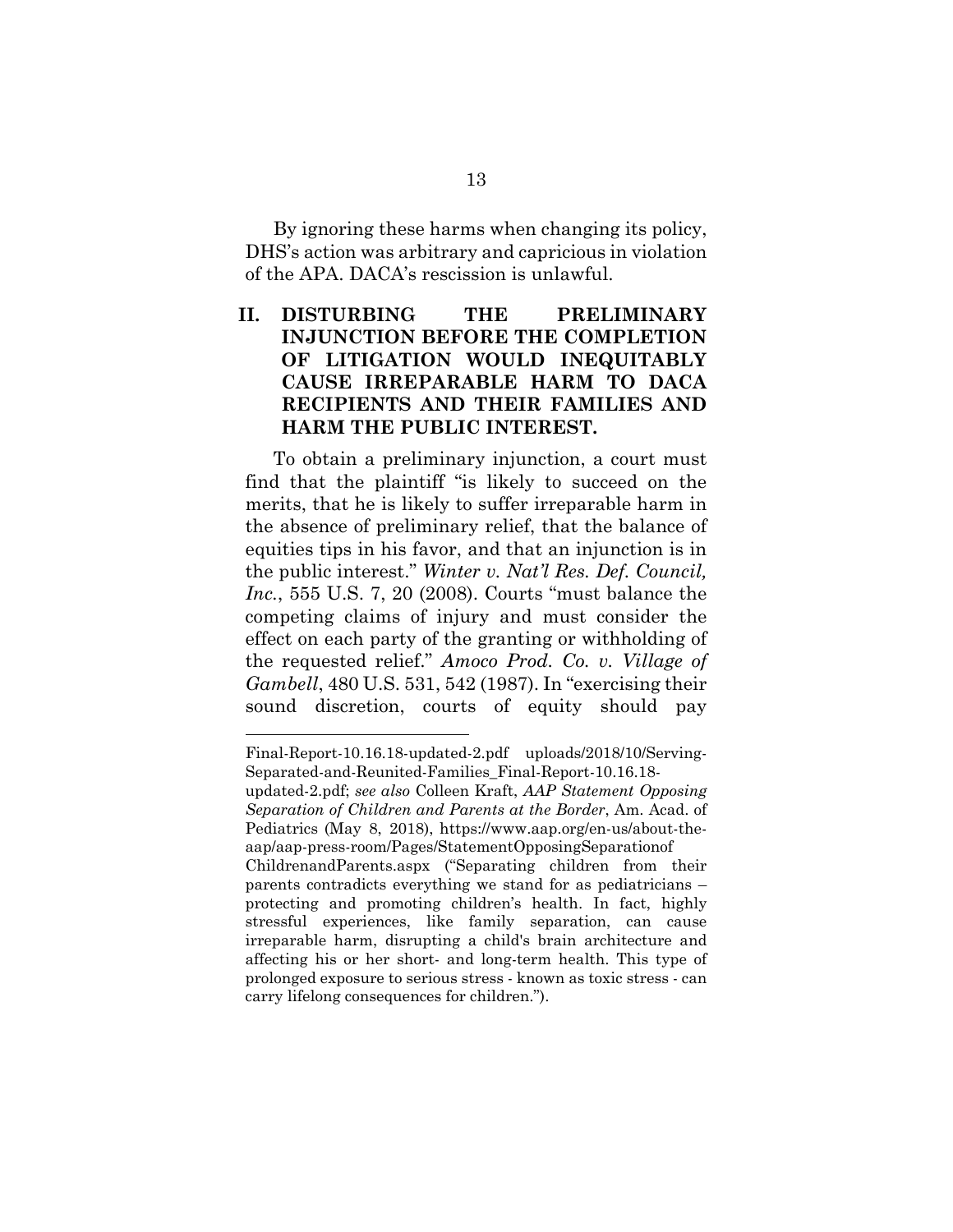particular regard for the public consequences in employing the extraordinary remedy of injunction." *Weinberger v. Romero–Barcelo*, 456 U.S. 305, 312 (1982); *see also R.R. Comm'n of Tex. v. Pullman Co.*, 312 U.S. 496, 500 (1941). And the Court may affirm a preliminary injunction on any basis supported by the record. *See, e.g.*, *Upper Skagit Indian Tribe v. Lundgren*, 138 S. Ct. 1649, 1654 (2018) ("[W]e have discretion to affirm on any ground supported by the law and the record that will not expand the relief granted below . . . .").

 Here, the Ninth Circuit affirmed the nationwide preliminary injunction temporarily halting the rescission of DACA that the district court entered upon finding Respondents were likely to succeed on their APA argument.23 The Court here, presumably, will rule that DACA was unlawfully rescinded on APA grounds, that the rescission is not reviewable under the APA, or that DHS complied with the APA. Under either of the latter two scenarios, however, Respondents' non-APA claims should survive, as they are distinct from the present case. *See Fox Television Stations*, 556 U.S. at 516 ("If the Commission's action here was not arbitrary or capricious in the ordinary sense, it satisfies the Administrative Procedure Act's 'arbitrary [or] capricious' standard; its lawfulness under the Constitution is a separate question to be

<sup>23</sup> The Ninth Circuit panel separately noted that Respondents' "likelihood of success on [their] equal protection claim is a second, alternative ground for affirming the entry of the injunction." *Regents of the Univ. of Cal. v. U.S. Dep't of Homeland Sec.*, 908 F.3d 476, 520 n. 31 (9th Cir. 2018), *cert. granted sub nom. Dep't of Homeland Sec. v. Regents of the Univ. of Cal.*, 139 S. Ct. 2779 (2019).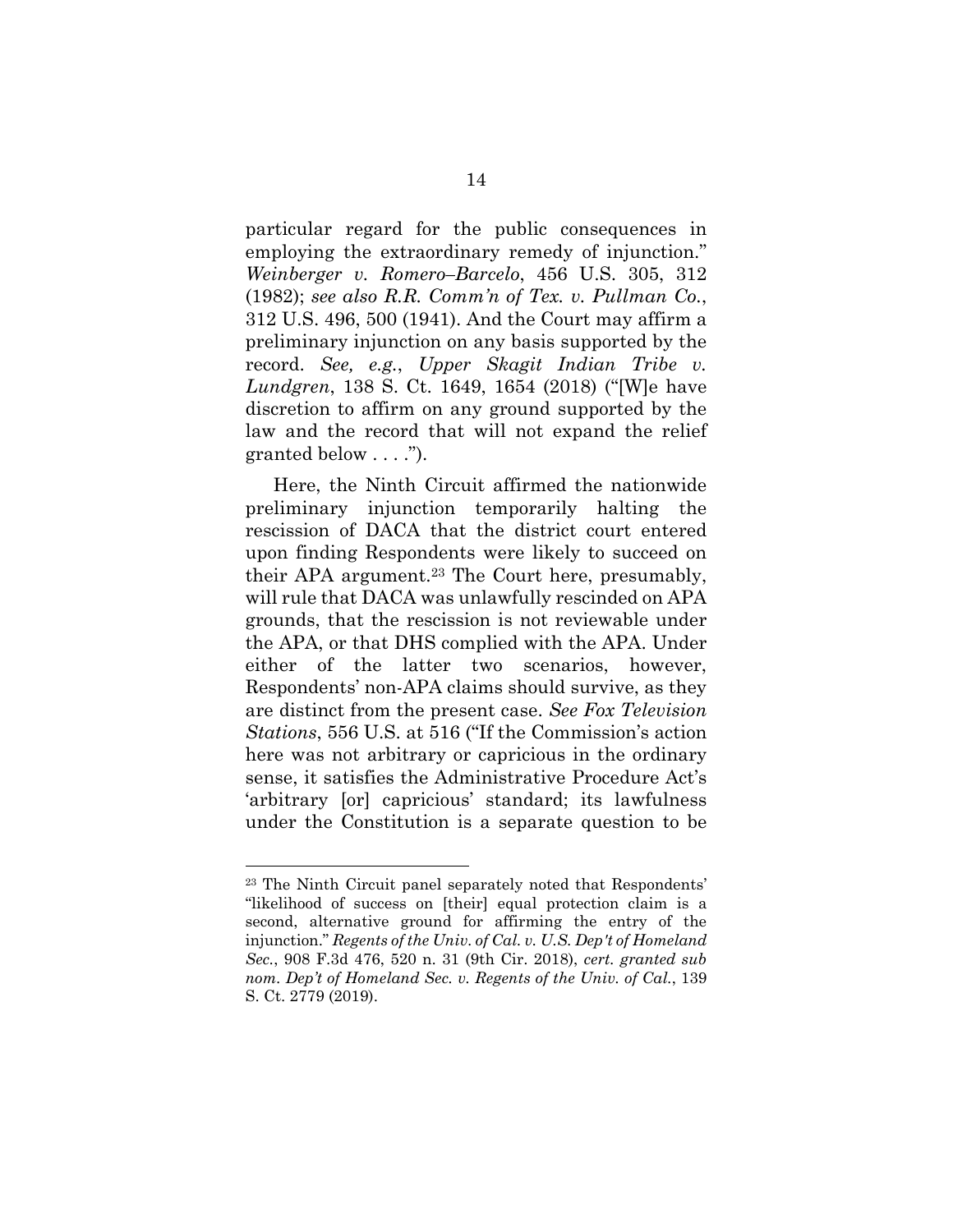addressed in a constitutional challenge." (footnote omitted)).

 While *amici* do not address at this time the likelihood of success of Respondents' Equal Protection argument, the remaining factors weigh sufficiently in Respondents' favor that the Court should continue the preliminary injunction during the pendency of the outstanding constitutional claims. Indeed, in the lower courts the Government did not dispute that the likelihood of irreparable harm, the balance of hardships, and the public interest weigh in favor of Respondents. In light of the irreparable harms described above that will result from DACA's rescission, *see supra* pp. 9–13, the public interest in maintaining the status quo while the remaining claims are litigated is high, and the Government has not taken the position that its interests will be harmed in any meaningful way. Indeed, the injunction affirmed by the Ninth Circuit does not limit the Government's ability to remove a DACA participant who "poses a risk to national security or public safety, or otherwise deserves, in its judgment, to be removed." *Regents* Pet. App. 67a.

 As the Court has observed, "[i]f the underlying constitutional question is close, therefore, we should uphold the injunction and remand for trial on the merits." *Ashcroft v. Am. Civil Liberties Union*, 542 U.S. 656, 664–65 (2004). That should be the result here if Petitioners succeed on the merits of their APA argument.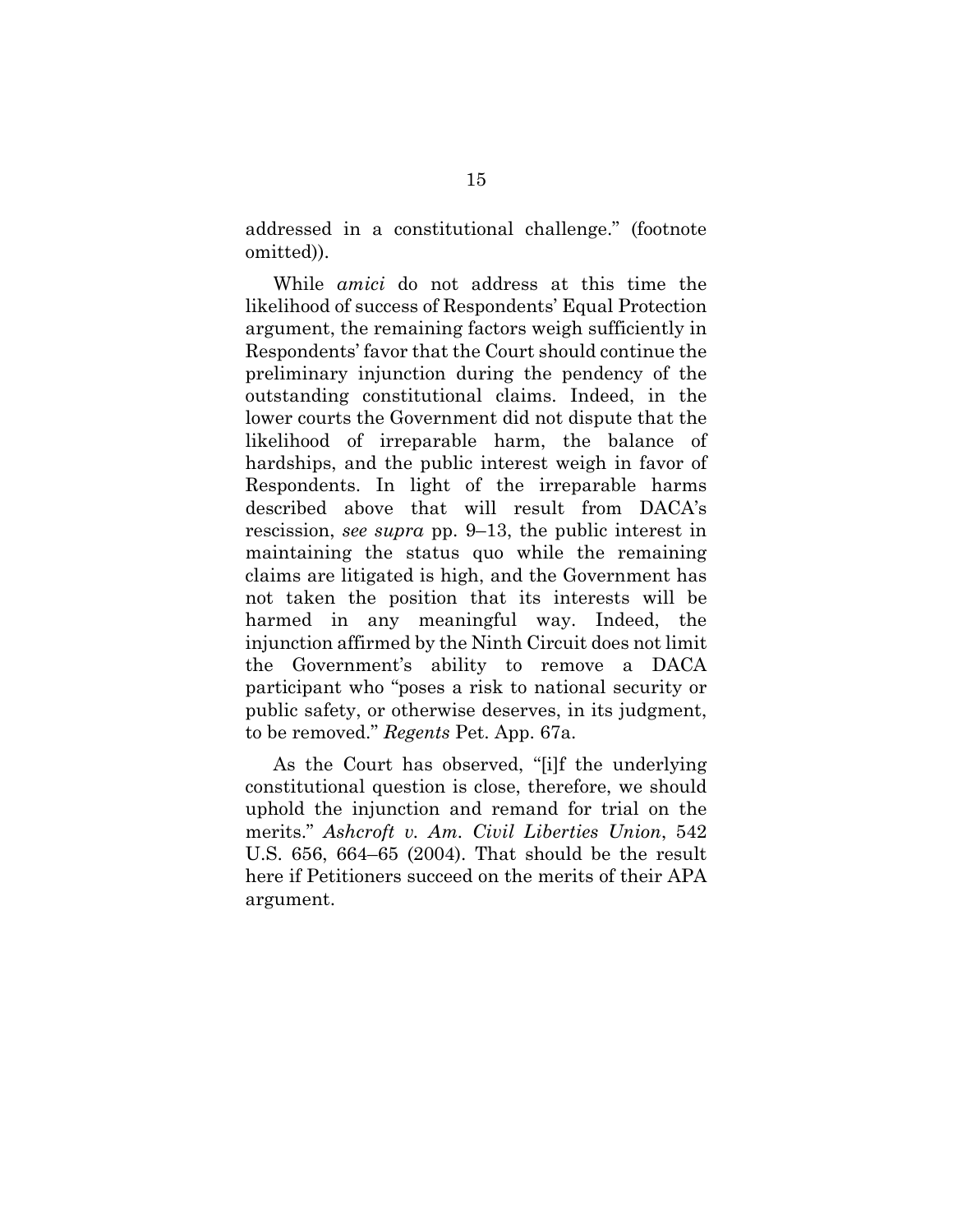#### \* \* \*

 The Court should not countenance DHS's disregard for the harm to DACA recipients and their families,24 which renders the rescission of DACA arbitrary and capricious and therefore unlawful. The Court should be mindful now—as DHS failed to be when it rescinded the program—of the harm threatened and on whom it will be inflicted: individuals who faultlessly arrived in this country as children, came forward voluntarily, paid a fee, submitted to a rigorous application process, bettered themselves through education or military service, and worked and paid taxes on any wages they earned; the families from which they will be separated; and the social fabric into which those families are deeply woven. Disregarding so grave a harm would be, in

<sup>24</sup> *Statement from USCCB President Cardinal Daniel N. DiNardo of Galveston-Houston, along with USCCB Vice President, Archbishop José H. Gomez of Los Angeles, Bishop Joe S. Vásquez of Austin, chairman, Committee on Migration, and Bishop Joseph J. Tyson of Yakima, chairman of the Subcommittee on Pastoral Care of Migrants, Refugees, and Travelers*, U.S. Conference of Catholic Bishops (Sept. 5, 2017), http://www.usccb.org/news/2017/17-157.cfm ("The cancellation of the DACA program is reprehensible. It causes unnecessary fear for DACA youth and their families. . . . The Church has recognized and proclaimed the need to welcome young people: 'Whoever welcomes one of these children in my name welcomes me; and whoever welcomes me does not welcome me but the one who sent me' (Mark 9:37). Today, our nation has done the opposite of how Scripture calls us to respond. It is a step back from the progress that we need to make as a country. Today's actions represent a heartbreaking moment in our history that shows the absence of mercy and good will, and a short-sighted vision for the future. DACA youth are woven into the fabric of our country and of our Church, and are, by every social and human measure, American youth.").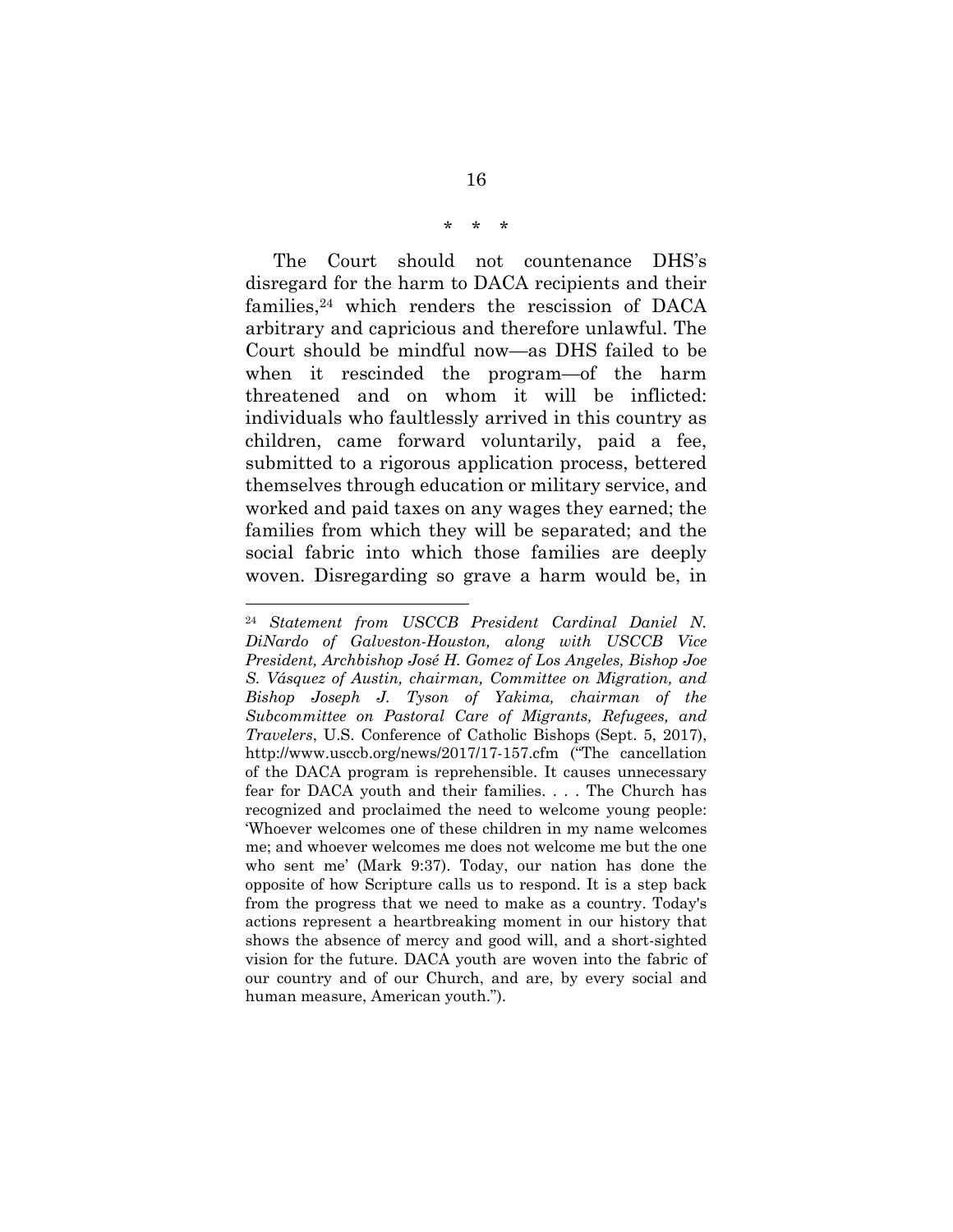*amici*'s estimation, not only unlawful, but inhumane, inequitable, and contrary to the dignity of the human person and to the common good. 25

### **CONCLUSION**

The judgments of the Ninth Circuit and the District Court for the District of Columbia, as well as the orders of the Eastern District of New York, should be affirmed.

Respectfully submitted,

 Christopher J. Wright Stephen W. Miller *Counsel of Record*  HARRIS, WILTSHIRE & GRANNIS LLP 1919 M Street NW, Fl. 8 Washington, DC 20036 (202) 730-1300 smiller@hwglaw.com

*Counsel for Amici Curiae* 

<sup>25</sup> *Quotes from Church Teachings on the Rights of Migrants and Refugees*, U.S. Conference of Catholic Bishops, http:// www. usccb.org/issues-and-action/human-life-and-dignity/migrantsrefugees-and-travelers/quotes-rights-migrants-refugees.cfm ("The reality is that our current system is immoral. While many may condemn the presence of the undocumented in our land, we willingly accept their hard labor, their contributions to our economy, and their cultural and religious spirit which enriches our local communities. While we accept these contributions, we do so at the expense of the human beings who come here not to harm us but to help us. They are often ridiculed, exploited, and abused. This must stop, and this immoral system must be changed.").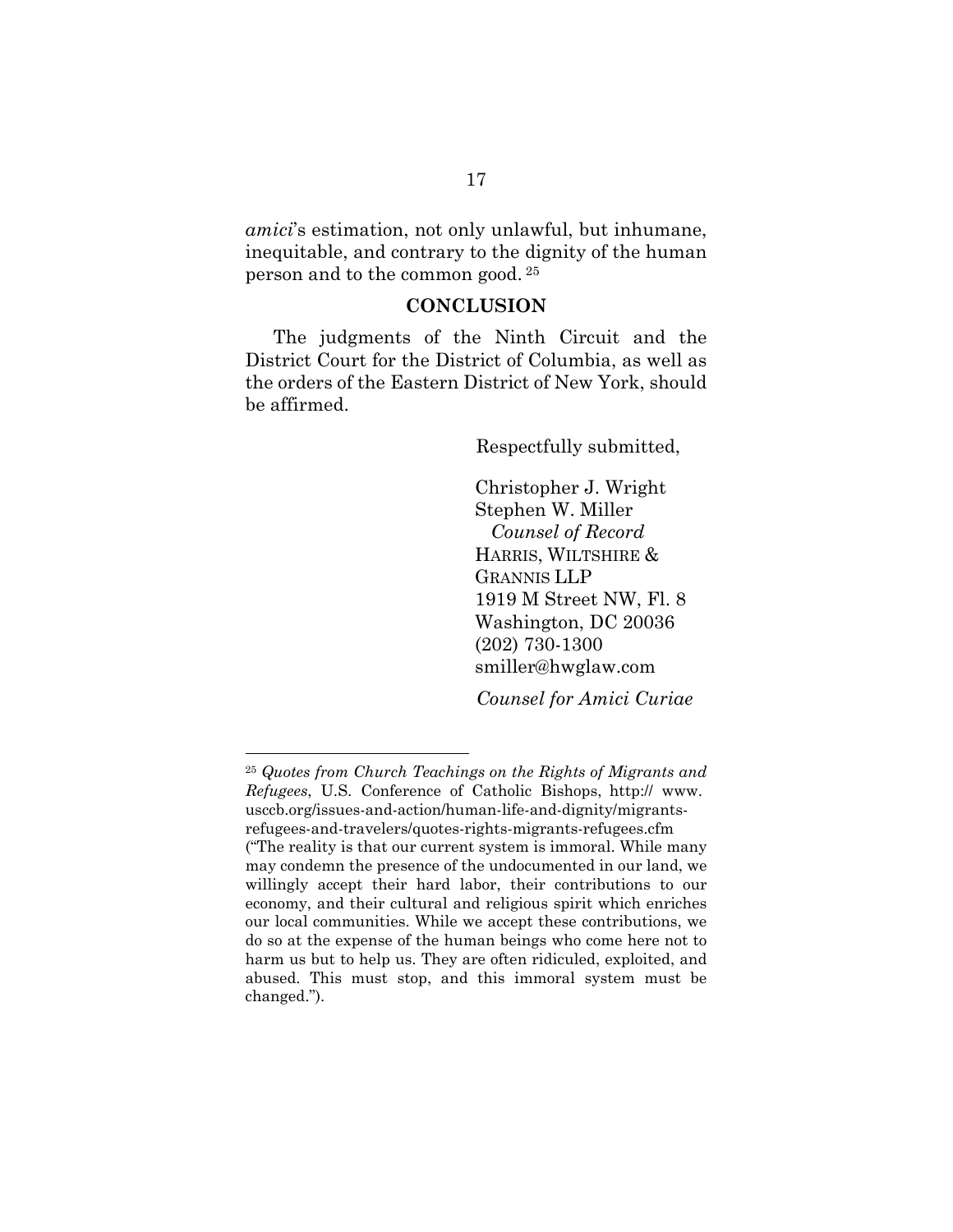#### **LIST OF** *AMICI CURIAE*

 The **Association of Catholic Colleges and Universities (ACCU)**, founded in 1899, serves as the collective voice of U.S. Catholic higher education. Through programs and services, the association strengthens and promotes the Catholic identity and mission of its member institutions so that all associated with Catholic higher education can contribute to the greater good of the world and the Church.

**Catholic Charities USA (CCUSA)** is a national membership organization representing more than 167 diocesan Catholic Charities member agencies. These member agencies operate more than 2,600 service locations across the 50 states, the District of Columbia, and five U.S. territories. Their diverse array of social services reached more than 10 million individuals in need last year. These services include immigration and refugee services. In 2017, nearly 100 Catholic Charities agencies served over 25,000 immigrants and refugees through 217 programs. Our Catholic heritage includes a scriptural call to provide hospitality to newcomers as if welcoming Christ Himself. The Catholic Church, like our nation as a whole, finds its identity and roots in various immigrant communities. We affirm the inherent dignity bestowed by God on every human person, including immigrants and refugees, no matter the circumstances that compel a person to begin a new life in our community.

 The **Catholic Health Association of the United States (CHA)** is the national leadership organization of the Catholic health ministry, representing the largest not-for-profit provider of health care services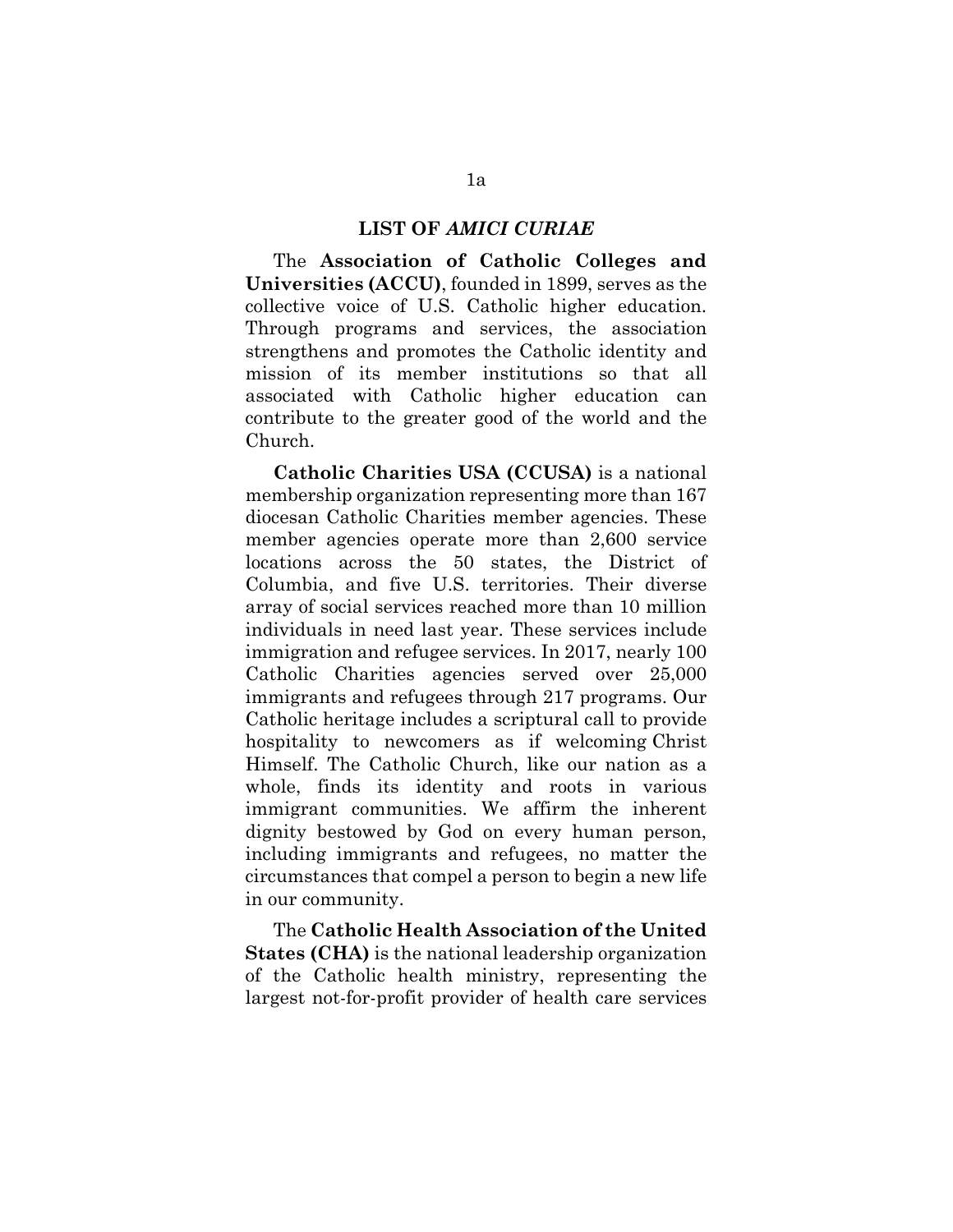in the nation. The Catholic health ministry includes more than 2,300 hospitals, nursing homes, long-term care facilities, health care systems, sponsors, and related organizations serving the full continuum of health care across our nation. CHA's *Vision for U.S. Health Care* calls for health care to be available, affordable and accessible to everyone, regardless of immigration status and paying special attention to poor and vulnerable individuals. CHA works to advance the Catholic ministry's commitment to a just, compassionate health care system that protects life from conception to natural death.

 As an organization guided by the social teachings of the Catholic Church, CHA affirms that each person is created in the image of God, and that each human life is sacred and possesses inalienable worth. While we call on our fellow Americans to respect that dignity within every single immigrant, we also should be particularly mindful of those who were brought to this country as children and have known no other home. They have become a part of the fabric of our nation, and deserve our support and respect.

 The **Catholic Legal Immigration Network, Inc. ("CLINIC")**, a national religious organization created in 1988 by the United States Conference of Catholic Bishops, embraces the Gospel value of welcoming the stranger and promotes the dignity and protects the rights of immigrants in partnership with a dedicated network of Catholic and community legal immigration programs. CLINIC's network includes over 380 faith and community-based immigration legal programs in more than 400 cities, and employs over 2,300 legal representatives, including attorneys, Department of Justice-accredited representatives and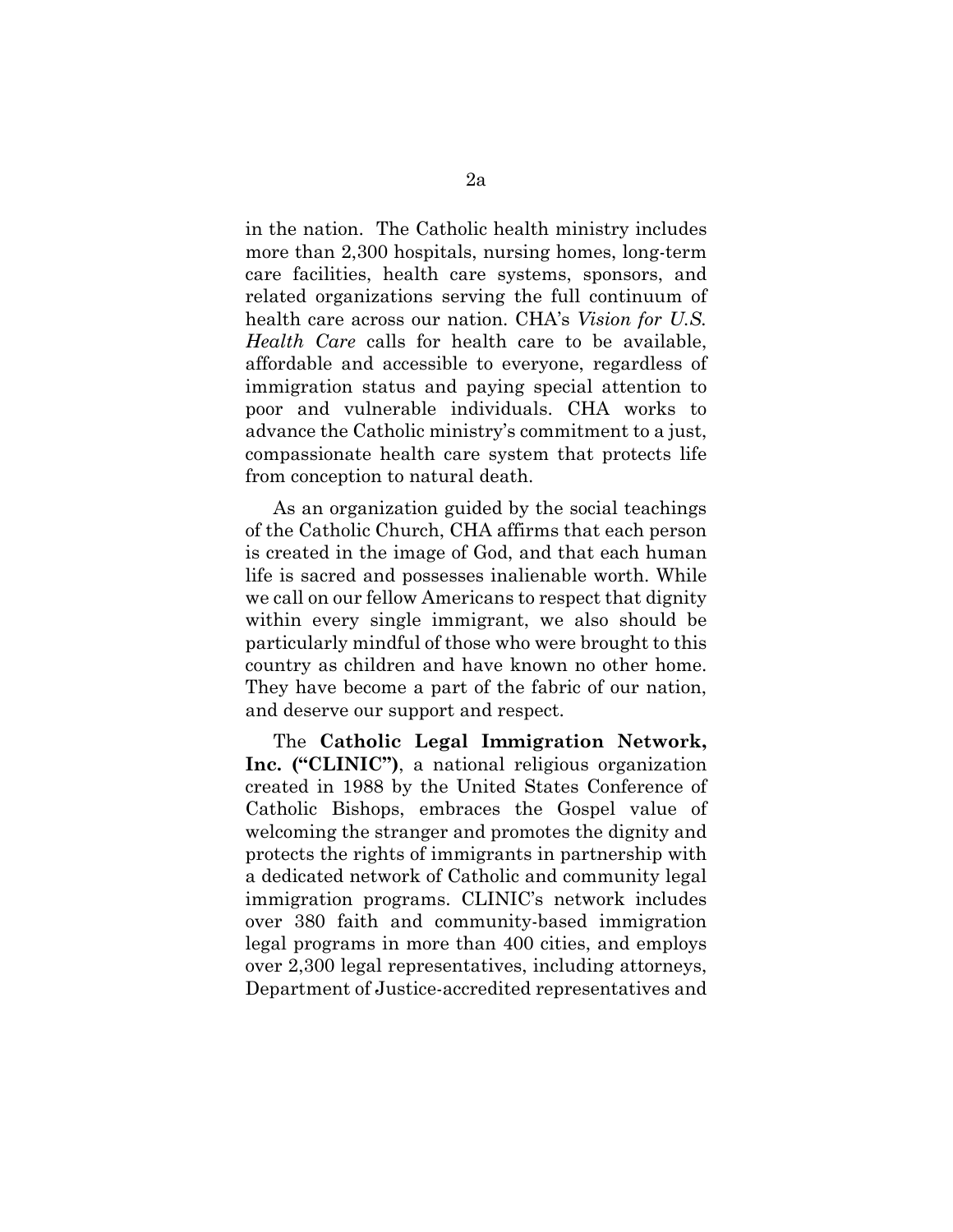paralegals who serve hundreds of thousands of citizens and immigrants each year. CLINIC has a substantial interest in the Court's resolution of this case because the issues this Court will decide have a direct impact on the work of CLINIC's network and the immigrants it serves. Within CLINIC's network, the majority of legal immigration programs provide DACA and related immigration services and have seen the positive benefits of this program on their clients. Further, for many of the programs, DACA services represent a significant amount of program revenue. Consequently, CLINIC has a substantial interest in ensuring that DACA recipients are able to safely remain with their families, in their schools and communities, and employed.

 The **Center for Migration Studies of New York (CMS)** is a think tank and an educational institute devoted to the study of international migration, to the promotion of understanding between immigrants and receiving communities, and to public policies that safeguard the dignity and rights of migrants, refugees and newcomers. CMS was established in 1964 by the Congregation of the Missionaries of St. Charles, Scalabrinians, a community of Catholic priests, nuns and lay people dedicated to serving migrants and refugees throughout the world. CMS produces rigorous, evidence-based research and public policy ideas. CMS conducted a nationwide study on implementation of the Deferred Action for Childhood Arrivals (DACA) program, produced an extensive profile and estimates of those eligible for DACA, and has offered technical support to organizations seeking to serve DACA beneficiaries. CMS's study on DACA's implementation found that community-based and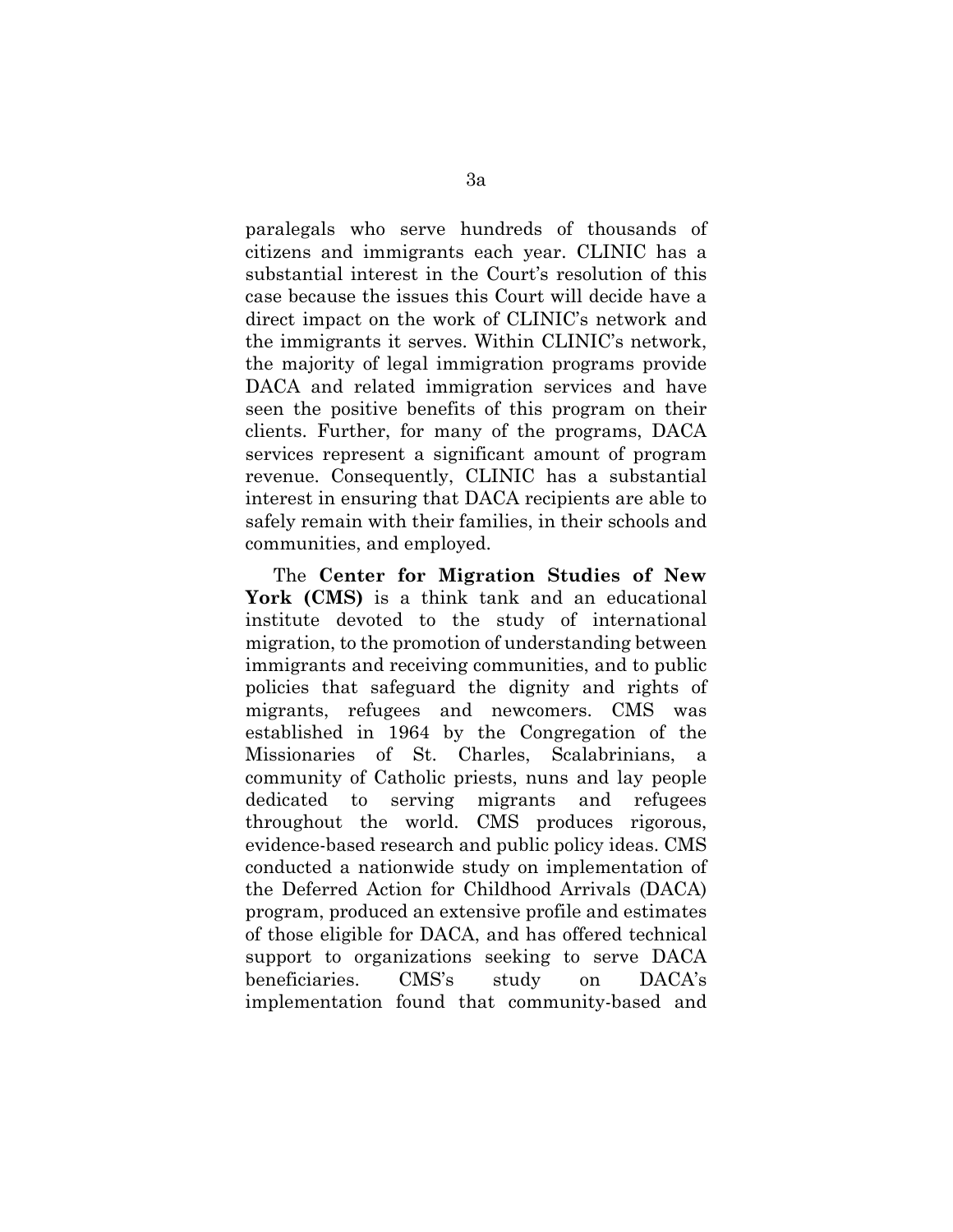non-governmental organizations successfully expanded their capacity to meet the increased demand for their services by DACA applicants. CMS's estimates show that the DACA-eligible population has deep and longstanding ties the United States. CMS estimates indicate that 85 percent of the DACAeligible have lived in the country for 10 years or more, 89 percent of those in the labor force are employed, 93 percent have at least a high school degree, and 91 percent speak English well, very well, or exclusively. Other studies have shown that DACA allowed thousands of undocumented immigrants to pursue higher education, better-paying jobs, careers on par with their fields of study, and homeownership.

 CMS's research points to individuals who are American in every aspect, except on paper. It believes that DACA recipients have become part of the American fabric, and that allowing them to remain in status will significantly benefit our nation.

 The **Council for Christian Colleges & Universities (CCCU)** is a higher education association of more than 180 Christian institutions around the world, including more than 150 in the U.S. and Canada and more than 30 from an additional 18 countries. The CCCU's mission is to advance the cause of Christ-centered higher education and to help our institutions transform lives by faithfully relating scholarship and service to biblical truth.

 The **United States Conference of Catholic Bishops (USCCB)** is a nonprofit corporation, the members of which are the active Catholic Bishops in the United States. The Conference advocates and promotes the pastoral teachings of the U.S. Catholic Bishops in such diverse areas of the nation's life as the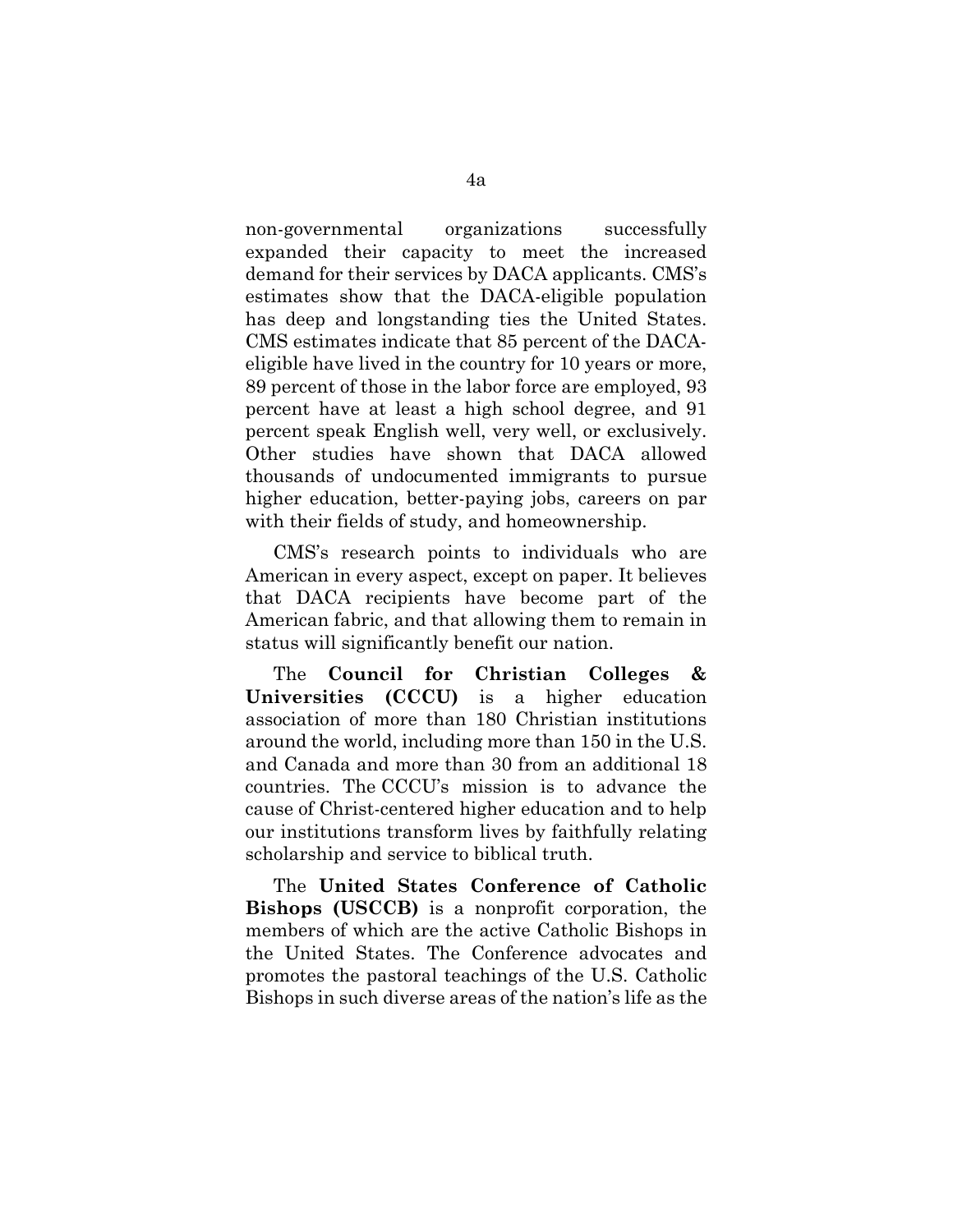free expression of ideas, the rights of religious organizations and their adherents, fair employment and equal opportunity for the underprivileged, protection of the rights of parents and children, the value of human life from conception to natural death, and care for immigrants and refugees. It is the position of the Catholic Church that pastoral, educational, medical, and social services provided by the Church are never conditioned on legal status—all persons are invited to participate in our parishes, attend our schools, and receive other services offered by our institutions and programs.26 When lawsuits have touched upon central Roman Catholic tenets like these, the Conference has filed *amicus curiae* briefs to make its view clear, particularly in this Court.

**World Relief** is the international relief and development arm of the National Association of Evangelicals. Based in Baltimore, Maryland World Relief stands with the vulnerable and partners with local churches to end the cycle of suffering, transform lives and build sustainable communities. With over 70 years of experience, World Relief works in 20 countries worldwide through disaster response, health and child development, economic development and peacebuilding and has 23 offices in the United States that specialize in refugee and immigration services. In 15 offices across the country World Relief provides immigration legal services, including representation to asylum seekers, and technical legal

<sup>26</sup> *Catholic Social Teaching on Immigration and the Movement of Peoples*, U.S. Conference of Catholic Bishops, http:// www. usccb .org/issues-and-action/human-life-and-dignity/immigration /catholic-teaching-on-immigration-and-the-movement-ofpeoples.cfm.